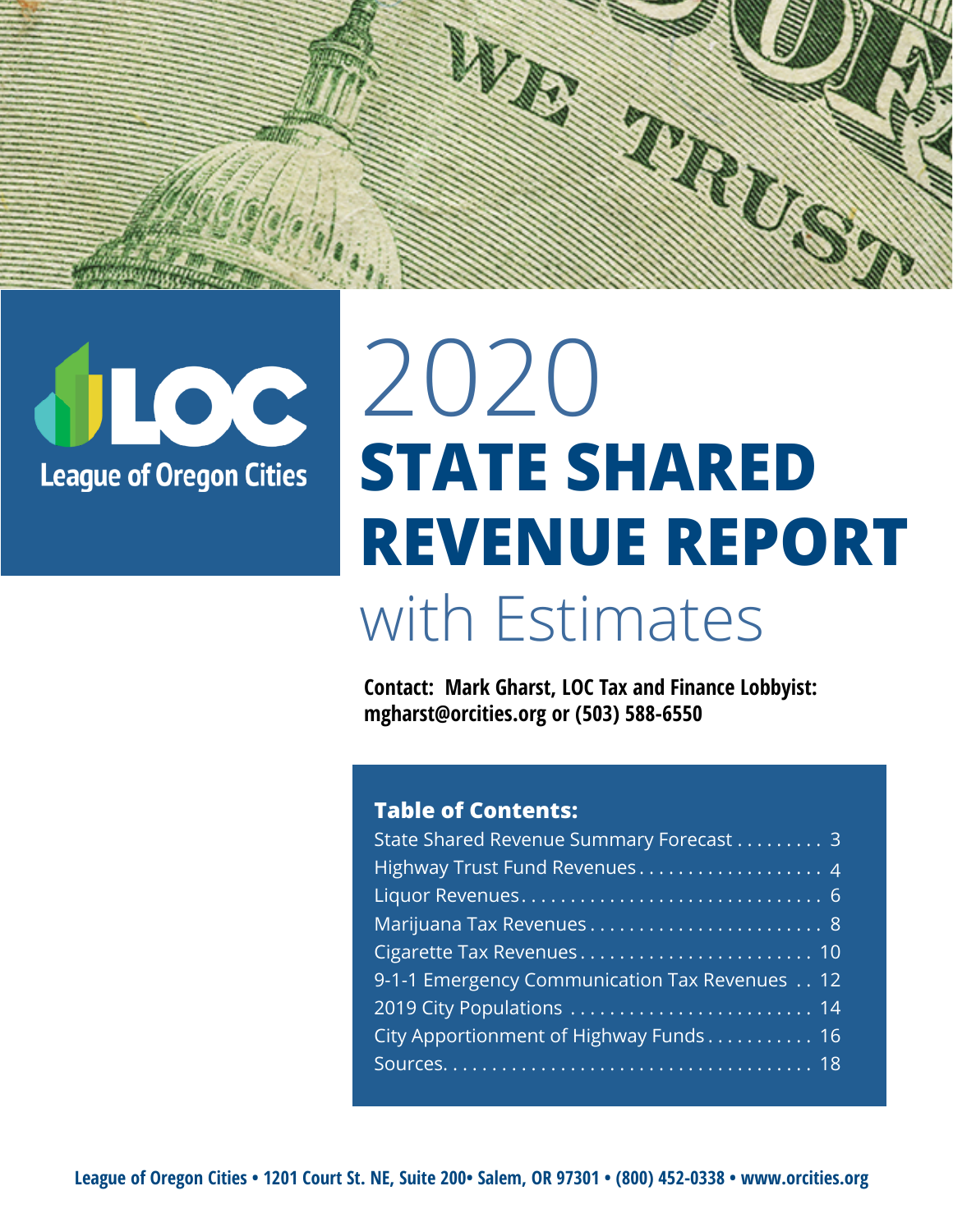# **2020 State Shared Revenues**

Information and forecast estimates in this report are based on the best information available as of January 21. The material is subject to forecast and law changes made throughout the year.

### **Per Capita State Shared Revenues for Cities**

Per capita distributions for revenue sources are calculated based on certified population statistics from Portland State University's Center for Population Research (PSUCPR). Population estimates are compiled each July, are typically certified on December 15, and thereafter begin to govern the distributions. A copy of the certified estimate applicable to 2020 distributions is available near the end of the report. We have not attempted to project population increases in future year per capita revenue estimates, different locations will see different demographic changes over time and future distributions will be affected.

|                        | <b>Highway</b><br><b>Trust Fund</b><br><b>Revenues</b><br>(Gas Tax) | <b>Liquor</b><br><b>Revenues</b><br>(20% of Total Share) | <b>Marijuana</b><br><b>Tax</b><br><b>Revenues</b><br>(75% of City's Share) | <b>Cigarette</b><br><b>Tax</b><br><b>Revenues</b> | $9-1-1$ Tax<br><b>Revenues</b> |
|------------------------|---------------------------------------------------------------------|----------------------------------------------------------|----------------------------------------------------------------------------|---------------------------------------------------|--------------------------------|
| 2018-19 Estimates      | \$71.56                                                             | \$18.37                                                  | \$2.63                                                                     | \$1.20                                            | \$5.29                         |
| <b>2018-19 Actuals</b> | \$71.15                                                             | \$16.58                                                  | \$2.74                                                                     | \$1.15                                            | \$5.19                         |
| 2019-20 Estimates      | \$72.67                                                             | \$18.27                                                  | \$3.27                                                                     | \$1.13                                            | \$4.99                         |
| 2020-21 Estimates      | \$78.94                                                             | \$19.79                                                  | \$3.51                                                                     | \$1.13                                            | \$6.41                         |
| 2021-22 Estimates      | \$80.13                                                             | \$20.34                                                  | \$4.01                                                                     | \$1.11                                            | \$9.08                         |

(Note that most cities do not receive 9-1-1 distributions, see the full write-up for a detailed explanation.)

#### **Non-Per Capita Based State Shared Revenues for Cities**

State marijuana tax and liquor revenue distributions are not exclusively based on population. The 14% liquor revenue share to cities uses an adjusted population formula that factors in per capita property taxes and per capita income of each city (see ORS 221.770). The 25% state marijuana tax share to cities is distributed based on the number of licensed marijuana premises in each certified city compared to the total number of licensed marijuana premises in all certified cities. The estimates for the total share for all cities are provided to allow cities to see trends that will assist cities in their individual computations.

|                        | <b>Liquor Revenues</b><br>(Based on Formula, 14% of Total Share) | <b>Marijuana Tax</b><br><b>Revenues</b><br>(Based on Licenses, 25% of City's Share) |
|------------------------|------------------------------------------------------------------|-------------------------------------------------------------------------------------|
| 2018-19 Estimates      | \$37,038,000                                                     | \$2,220,328                                                                         |
| <b>2018-19 Actuals</b> | \$2,331,214<br>\$33,424,766                                      |                                                                                     |
| 2019-20 Estimates      | \$2,819,328<br>\$37,301,000                                      |                                                                                     |
| 2020-21 Estimates      | \$3,029,727<br>\$40,409,000                                      |                                                                                     |
| 2021-22 Estimates      | \$41,536,000                                                     | \$3,461,036                                                                         |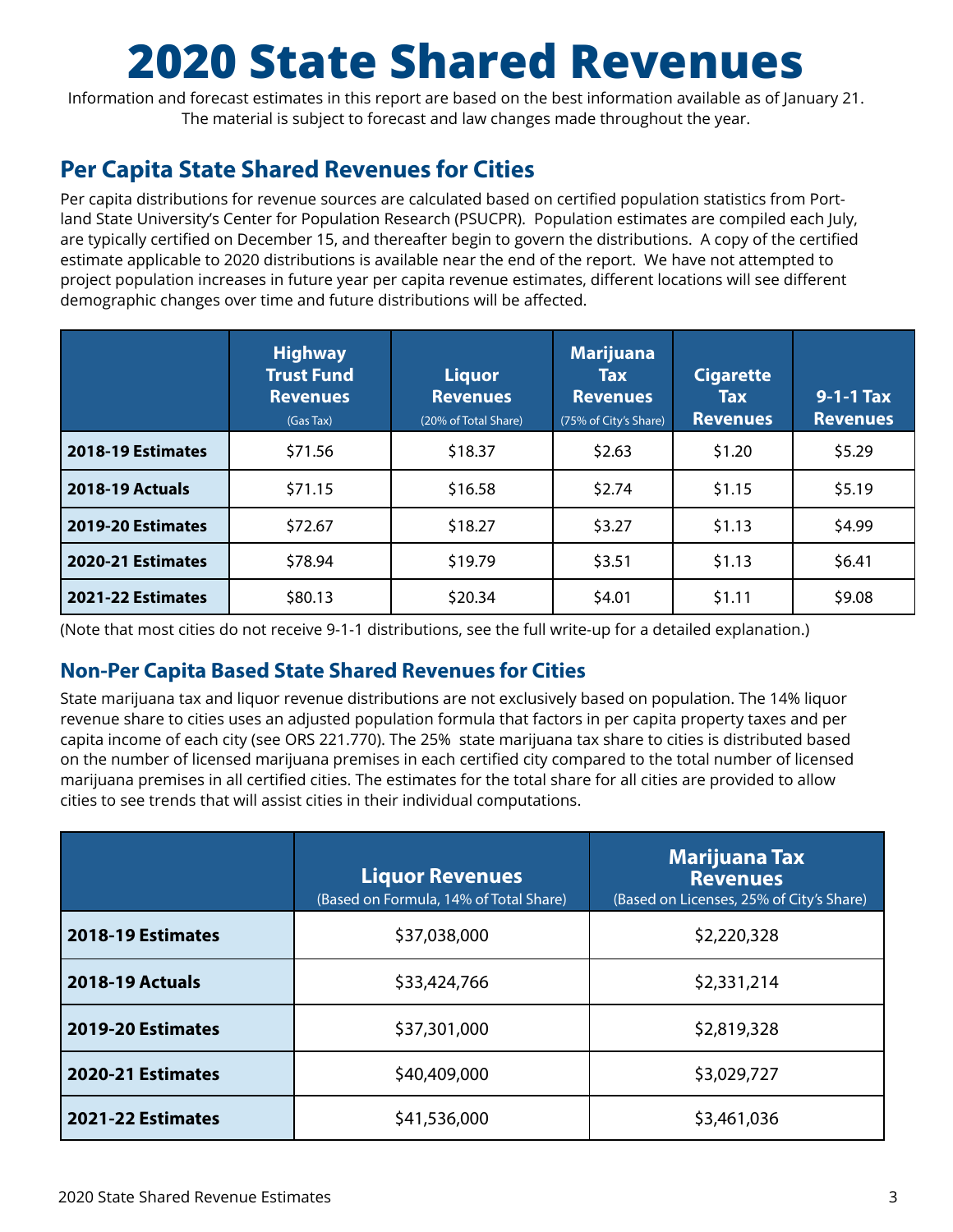# **HIGHWAY TRUST FUND REVENUES**



2019-2020 Per Capita Estimated Disbursement: **\$72.67** 2020-2021 Per Capita Estimated Disbursement: **\$78.94**

### **Actual and Projected Highway Trust Fund Total Revenue Disbursements to Cities Per Capita Disbursements**

| <b>Actuals</b>   |               |  |
|------------------|---------------|--|
| 2009-10          | \$112,500,000 |  |
| 2010-11          | \$133,600,000 |  |
| 2011-12          | \$149,700,000 |  |
| 2012-13          | \$150,300,000 |  |
| 2013-14          | \$152,000,000 |  |
| 2014-15          | \$157,600,000 |  |
| 2015-16          | \$162,100,000 |  |
| 2016-17          | \$165,400,000 |  |
| 2017-18          | \$181,800,000 |  |
| 2018-19          | \$204,900,000 |  |
| <b>Estimates</b> |               |  |
| 2019-20          | \$211,977,043 |  |
| 2020-21          | \$230,270,707 |  |
| 2021-22          | \$233,738,621 |  |



The state's Highway Trust Fund supports the construction, reconstruction, preservation, maintenance, repair and improvement of streets and roads. Using a melded computation of the various tax and fee increases over time, cities receive approximately 20% of the Highway Trust Fund.

In 2017, the Legislature approved a comprehensive transportation funding package (HB 2017) that significantly increased cities' per capita funding. The package included a 10 cent gas and use fuel tax increase and a 53% increase in the weight-mile tax (both phased in over a seven-year period), along with graduated registration and title fee increases. Future two-cent fuel tax increases are tied to meeting certain accountability and reporting requirements; these requirements were met for the increase effective through December 2021 and our FY 2022 estimates assume they will be met in the future.

From the cities' total allocation, \$2.5 million is directed annually off the top to the special city allotment fund. The allocation is matched and administered by the Oregon Department of Transportation (ODOT) to provide competitive grants to small cities with a population less than 5,000. This is in addition to their per capita allocation (see ORS 366.805).

The 2017 transportation package also included a new one percent statewide payroll tax, a half percent privilege tax/use tax on certain "new" vehicles, and a \$15 bicycle tax. Those additional taxes are not included in the per capita disbursements, but cities may be eligible for additional funds from programs funded by these taxes.

### **Distribution of Highway Trust Fund Revenues**

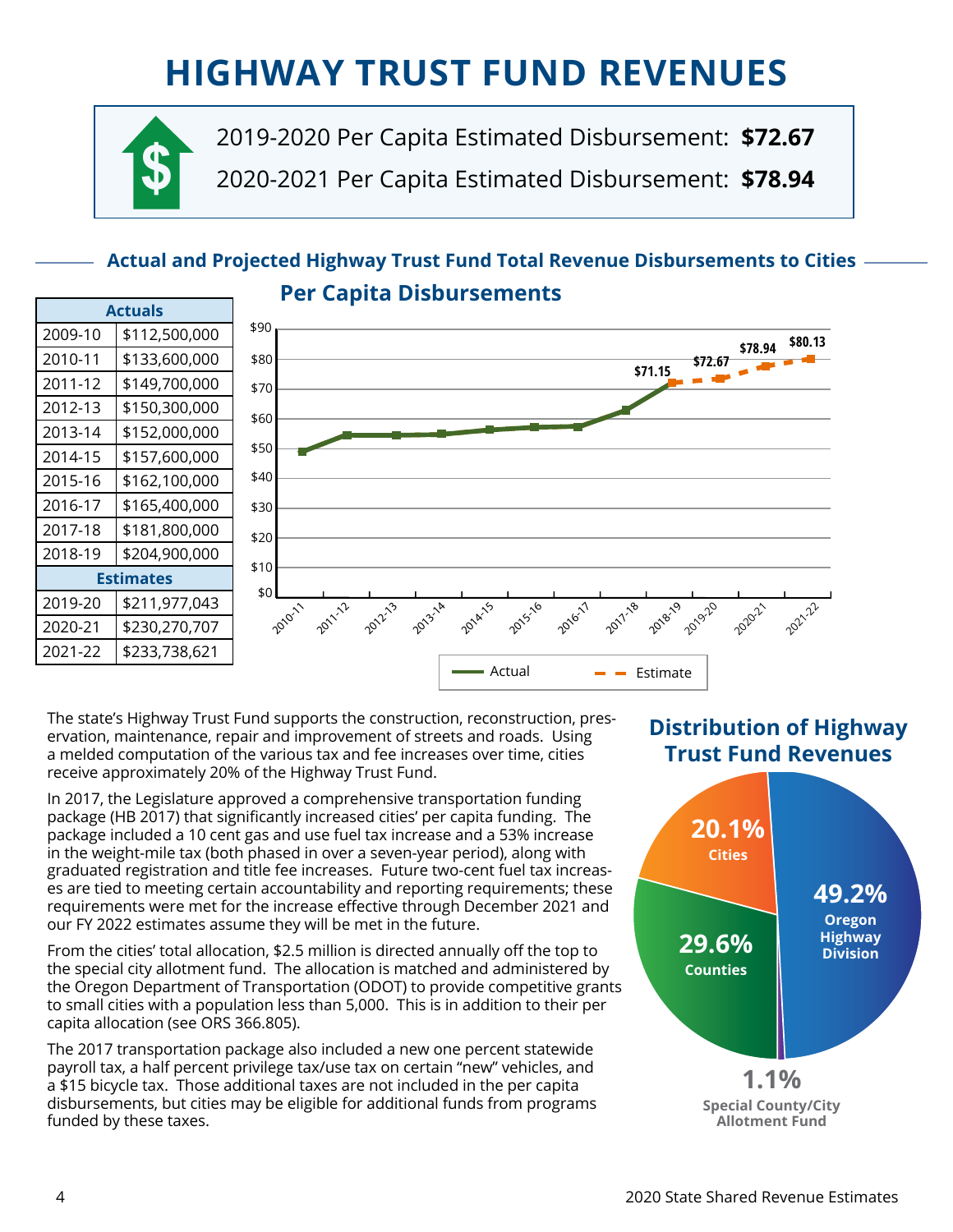### **HIGHWAY TRUST FUND REVENUE** *AT A GLANCE*

| <b>Revenue Sources</b>                                                                                                                                                                                                                                                                                                                                                                                                                                                                                                                                                                 | • Vehicle registration and title fees and surcharges (tiered based on<br>fuel efficiency)<br>• Driver license fees<br>• Fuel taxes<br>• Weight-mile tax (vehicle greater than 26,000 pounds)                                                                                                                                                                                                                                                                                                                                                                   |  |
|----------------------------------------------------------------------------------------------------------------------------------------------------------------------------------------------------------------------------------------------------------------------------------------------------------------------------------------------------------------------------------------------------------------------------------------------------------------------------------------------------------------------------------------------------------------------------------------|----------------------------------------------------------------------------------------------------------------------------------------------------------------------------------------------------------------------------------------------------------------------------------------------------------------------------------------------------------------------------------------------------------------------------------------------------------------------------------------------------------------------------------------------------------------|--|
| <b>Fuel Tax Rates:</b><br>Gasoline and use fuel (fuel other than gas used in a motor vehicle in-<br>cluding propane, etc.):<br>□ Jan. 1, 2010 - Dec. 31, 2017: \$0.30/gallon<br><sup>n</sup> Jan. 1, 2018 - Dec. 31, 2019: \$.34/gallon<br><sup>D</sup> Jan. 1, 2020 - Dec. 31, 2021: \$.36/gallon<br><b>Tax Rates</b><br>Gasoline and use fuel subject to additional 2 cent increases in 2022 and<br>2024 assuming accountability and reporting requirements are met.<br><b>Weight-Mile Tax Rate:</b><br>See ODOT mileage tax rate tables (53% graduated increase from<br>2017-2024). |                                                                                                                                                                                                                                                                                                                                                                                                                                                                                                                                                                |  |
| <b>Agency Administration</b><br>of Revenues                                                                                                                                                                                                                                                                                                                                                                                                                                                                                                                                            | <b>ODOT</b>                                                                                                                                                                                                                                                                                                                                                                                                                                                                                                                                                    |  |
| <b>Distribution Calculation</b>                                                                                                                                                                                                                                                                                                                                                                                                                                                                                                                                                        | Per capita disbursement to cities                                                                                                                                                                                                                                                                                                                                                                                                                                                                                                                              |  |
| <b>Payment Schedule</b>                                                                                                                                                                                                                                                                                                                                                                                                                                                                                                                                                                | Monthly                                                                                                                                                                                                                                                                                                                                                                                                                                                                                                                                                        |  |
| <b>Requirements</b>                                                                                                                                                                                                                                                                                                                                                                                                                                                                                                                                                                    | <b>Certification Requirement:</b><br>Cities in counties with populations greater than 100,000 must certify <sup>1</sup><br>that the city provides at least four of the following municipal services:<br>• Fire protection;<br>• Police protection;<br>• Street construction, maintenance and lighting;<br>· Sanitary sewers;<br>• Storm sewers;<br>• Planning, zoning and subdivision control; or<br>• One or more utility services<br>Cities must file an online bridge and payment conditions report with<br>ODOT that is due on February 1. See ORS 184.657 |  |
| <b>Use of Revenue</b><br><b>Restrictions</b>                                                                                                                                                                                                                                                                                                                                                                                                                                                                                                                                           | Permitted use includes construction, reconstruction, maintenance, etc.<br>of highways, roads, streets, bike paths, foot paths and rest areas. See<br>ORS 366.790; Art. IX, section 3a of the Oregon Constitution; and statutes<br>pursuant to that section.                                                                                                                                                                                                                                                                                                    |  |
| Partially. Although a city council cannot impose a tax, state law allows a<br>city to refer for voter approval a new or increased local fuel tax. Several<br><b>Local Tax Preemption</b><br>cities have a tax and the rate varies-generally 1 to 3 cents per gallon.<br>See ORS 319.950. Approximately 26 cities have a gas tax.                                                                                                                                                                                                                                                       |                                                                                                                                                                                                                                                                                                                                                                                                                                                                                                                                                                |  |
| <b>Relevant Statutes</b>                                                                                                                                                                                                                                                                                                                                                                                                                                                                                                                                                               | ORS 184.657; ORS Ch. 319; ORS 366.739-366.752; ORS 366.785-366.820;<br>ORS 803.420; ORS 803.090; HB 2017 (2017); HB 4059 (2018)                                                                                                                                                                                                                                                                                                                                                                                                                                |  |

1 See ORS 221.760 (imposing certification requirement for cities in counties with a population greater than 100,000 to receive revenues from cigarette, gas and liquor taxes). Counties with a population greater than 100,000 are: Clackamas, Deschutes, Douglas, Jackson, Lane, Linn, Marion, Multnomah, Washington and Yamhill.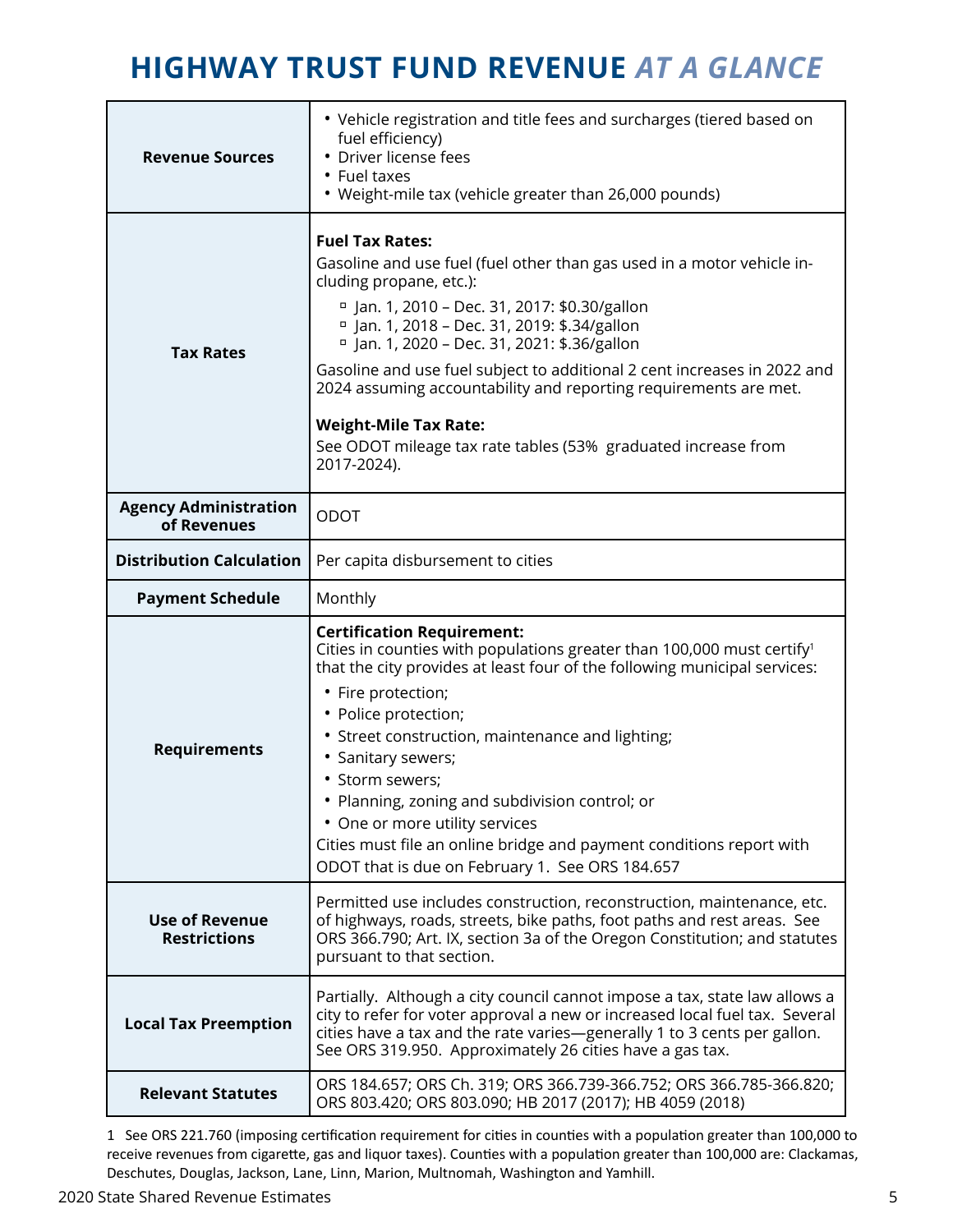# **LIQUOR REVENUES**



2019-2020 Per Capita Estimated Disbursement (OLCC): **\$18.27 \$** 2020-2021 Per Capita Estimated Disbursement (OLCC): **\$19.79** 

### **Actual and Projected Liquor Tax Disbursements to Cities with Per Capita Distributions**

|                           | 14% Share                    | 20% Share                    |  |  |
|---------------------------|------------------------------|------------------------------|--|--|
| Actuals <sup>1</sup>      |                              |                              |  |  |
| 2009-10                   | \$21,024,999                 | \$30,035,713                 |  |  |
| 2010-11                   | \$21,894,531                 | \$31,277,901                 |  |  |
| 2011-12                   | \$23,965,892                 | \$34,236,988                 |  |  |
| 2012-13                   | \$25,109,271                 | \$35,870,387                 |  |  |
| 2013-14                   | \$26,556,890                 | \$37,938,414                 |  |  |
| 2014-15                   | \$27,588,752                 | \$39,412,503                 |  |  |
| 2015-16                   | \$27,814,601                 | \$39,735,144                 |  |  |
| 2016-17                   | \$30,073,374                 | \$42,961,962                 |  |  |
| 2017-18                   | \$31,632,000                 | \$45,188,168                 |  |  |
| 2018-19                   | \$33,424,766                 | \$47,749,666                 |  |  |
|                           | <b>Estimates</b>             |                              |  |  |
| 2019-20<br>OLCC<br>LOC*   | \$37,301.000<br>\$34,651,028 | \$53,287,000<br>\$49,388,900 |  |  |
| 2020-21<br>OLCC<br>$10C*$ | \$40,409,000<br>\$35,932,164 | \$57,727,000<br>\$51,117,827 |  |  |
| 2021-22<br>OLCC<br>LOC*   | \$41,536.000<br>\$37,213,299 | \$59,337,000<br>\$52,846,754 |  |  |

### **Distribution of Liquor Tax Revenues**





Cities' share of this state shared revenue is 34%, of which 20% is distributed per capita, with 14% distributed using a formula that factors in property taxes, population and income. The three major contributors to this revenue source are: the sale of distilled spirits; liquor licensing fees; and taxes on beer, wine and cider.

Distilled spirit sales make up more than 95% of this revenue source. The state maintains the exclusive right to sell packaged distilled spirits and sets the mark-up on products using a wholesale price formula. This means that the bulk of this state shared revenue source technically is based on profits, and not taxes. The mark-up formula on distilled spirits has not been changed since 1993. The Oregon Liquor Control Commission (OLCC) also continues to impose a temporary 50 cents per bottle surcharge on distilled spirits, but those revenues have been directed by the Legislature to the state's general fund, not to the shared revenue fund. The surcharge, unless extended by the OLCC, expires on June 30, 2021. Distillery tasting room compensation and liquor store agent compensation continue to be the subject of extensive conversations at the legislature, the numbers presented here reflect current law, changes to how sellers are compensated could affect these estimates.

At approximately 8 cents per gallon, or about 4 cents on a six-pack, Oregon's beer and cider tax is one of the lowest in the country. Oregon's beer tax rate has remained unchanged since 1978. The state wine tax is in the middle compared to other states at 67 cents per gallon. The wine tax has not been increased since 1983.

\*The OLCC's forecast has been consistently higher than actual revenues and thus the LOC has also provided a simple regression line forecast that is more conservative to assist cities in budgeting.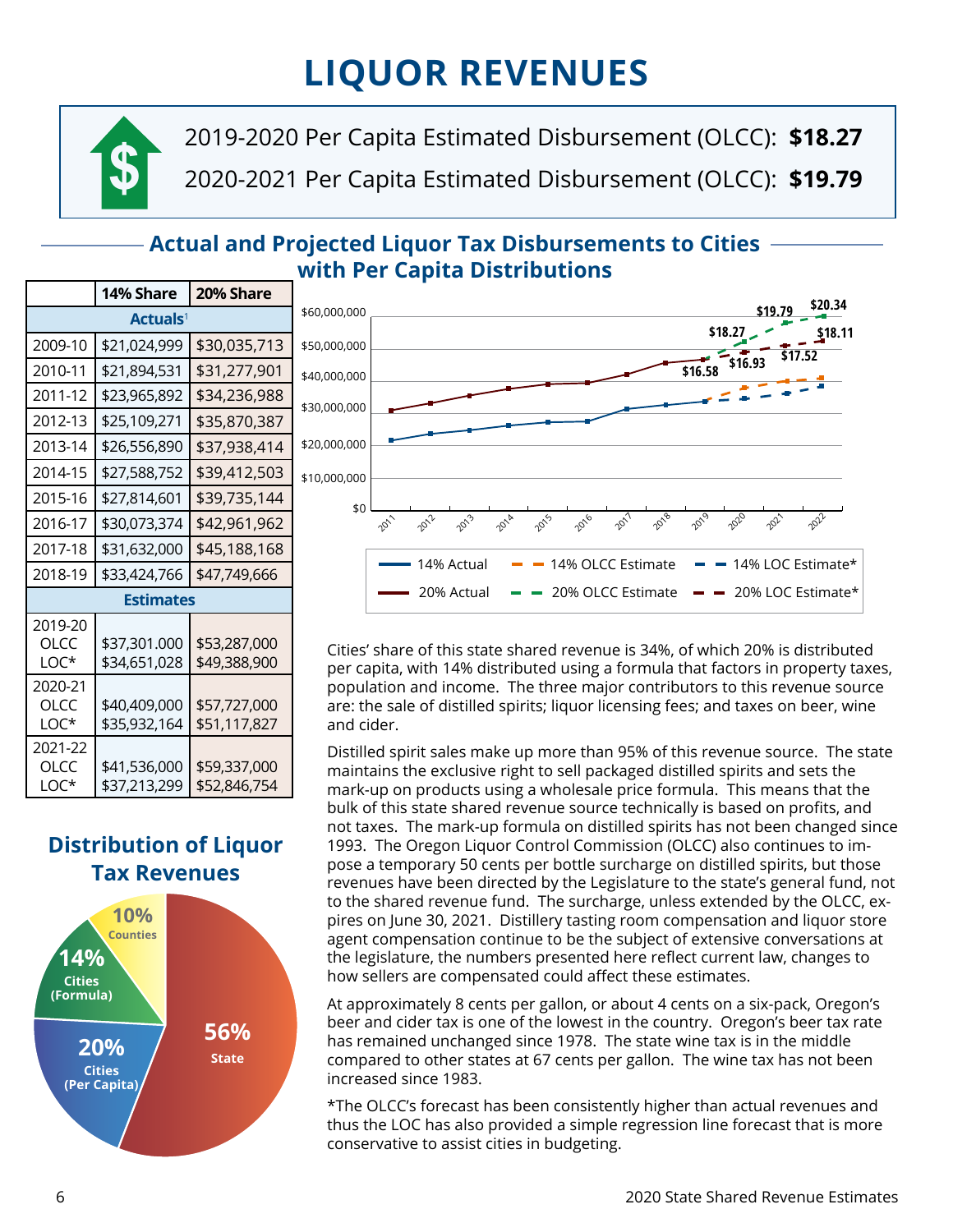### **LIQUOR STATE SHARED REVENUE** *AT A GLANCE*

| <b>Revenue Sources</b>                       | • Privilege taxes on beer, wine and cider (ORS Ch. 473)<br>• License fees<br>• Profit from distilled spirits sales<br>• Miscellaneous revenue in the OLCC account<br>Note: 50 cents distilled spirits per bottle surcharge is NOT included in state shared revenues<br>(it goes to state General Fund)                                                                                                                                                                                                                                                                                                                                                                                                                                            |                                                                                                                                                                                                              |  |  |
|----------------------------------------------|---------------------------------------------------------------------------------------------------------------------------------------------------------------------------------------------------------------------------------------------------------------------------------------------------------------------------------------------------------------------------------------------------------------------------------------------------------------------------------------------------------------------------------------------------------------------------------------------------------------------------------------------------------------------------------------------------------------------------------------------------|--------------------------------------------------------------------------------------------------------------------------------------------------------------------------------------------------------------|--|--|
|                                              | • \$2.60/ barrel (31 gallons) for malt beverages and cider<br>• \$0.65/gallon for wine + \$0.10/gallon for wine with greater than 14% alcohol + \$.02/gallon<br>(directed to Oregon Wine Board)                                                                                                                                                                                                                                                                                                                                                                                                                                                                                                                                                   |                                                                                                                                                                                                              |  |  |
|                                              | <b>Profit Markup Formula for Distilled Spirits:</b>                                                                                                                                                                                                                                                                                                                                                                                                                                                                                                                                                                                                                                                                                               |                                                                                                                                                                                                              |  |  |
|                                              | • Up to \$78.06/case cost:                                                                                                                                                                                                                                                                                                                                                                                                                                                                                                                                                                                                                                                                                                                        |                                                                                                                                                                                                              |  |  |
| <b>Tax Rates</b>                             | o (Landed cost x 2.131) plus \$1.40 freight/bottles per case<br>o Round to the next \$.05 and add \$.50 surcharge/bottle (surcharge goes to General Fund<br>and is not shared with cities)                                                                                                                                                                                                                                                                                                                                                                                                                                                                                                                                                        |                                                                                                                                                                                                              |  |  |
|                                              | • Over \$78.06/case cost:                                                                                                                                                                                                                                                                                                                                                                                                                                                                                                                                                                                                                                                                                                                         |                                                                                                                                                                                                              |  |  |
|                                              | o [(Landed cost plus \$14.45) x 1.798] plus \$1.40 freight/bottles per case<br>o Rounded to the next $$.05 + $.50$ surcharge/bottle (surcharge goes to General Fund and<br>is not shared with cities)                                                                                                                                                                                                                                                                                                                                                                                                                                                                                                                                             |                                                                                                                                                                                                              |  |  |
| <b>Agency Administration</b><br>of Revenues  | OLCC certifies revenue; Department of Administrative Services (DAS) makes payment to cities.                                                                                                                                                                                                                                                                                                                                                                                                                                                                                                                                                                                                                                                      |                                                                                                                                                                                                              |  |  |
|                                              | <b>14% Share of Liquor Revenues</b>                                                                                                                                                                                                                                                                                                                                                                                                                                                                                                                                                                                                                                                                                                               | <b>20% Share of Liquor Revenues</b>                                                                                                                                                                          |  |  |
| <b>Distribution</b><br><b>Calculation</b>    | Complex formula including city property taxes,<br>population and income (ORS 221.770(4))                                                                                                                                                                                                                                                                                                                                                                                                                                                                                                                                                                                                                                                          | Per capita disbursement to cities (ORS<br>471.810(1)(b))                                                                                                                                                     |  |  |
| <b>Payment Schedule</b>                      | Quarterly                                                                                                                                                                                                                                                                                                                                                                                                                                                                                                                                                                                                                                                                                                                                         | Monthly                                                                                                                                                                                                      |  |  |
|                                              | <b>Ordinance Requirement:</b><br><b>Certification Requirement:</b><br>Before July 31:<br>• Pass an ordinance or resolution requesting<br>state shared revenue money;<br>services:<br>• Hold public hearings before the budget<br>• Fire protection;<br>committee and city council regarding the<br>• Police protection;<br>city's use of state shared revenues;<br>• Street construction, maintenance and<br>• Submit documentation, such as the short<br>lighting;<br>form distributed by DAS, certifying compli-<br>• Sanitary sewers;<br>ance; and<br>· Storm sewers;<br>• Levy property taxes for the preceding year.<br>• One or more utility services.<br><b>AND</b><br><b>Certification requirement</b><br>(Same as required by 20% share) |                                                                                                                                                                                                              |  |  |
| <b>Requirements</b>                          |                                                                                                                                                                                                                                                                                                                                                                                                                                                                                                                                                                                                                                                                                                                                                   | Cities in counties with populations greater<br>than 100,000 must certify <sup>1</sup> that the city pro-<br>vides at least four of the following municipal<br>• Planning, zoning and subdivision control; or |  |  |
| <b>Use of Revenue</b><br><b>Restrictions</b> | Unrestricted                                                                                                                                                                                                                                                                                                                                                                                                                                                                                                                                                                                                                                                                                                                                      |                                                                                                                                                                                                              |  |  |
| <b>Local Tax Preemption</b>                  | Yes. Cities may not impose a tax or fee on malt beverages or any alcoholic liquors (See ORS<br>471.045 and ORS 473.190). Cities also are restricted on the amount they may impose for<br>licensing fees. (See ORS 471.166)                                                                                                                                                                                                                                                                                                                                                                                                                                                                                                                        |                                                                                                                                                                                                              |  |  |

1 See ORS 221.760 (imposing certification requirement for cities in counties with a population greater than 100,000 to receive revenues from cigarette, gas and liquor taxes). Counties with a population greater than 100,000 are: Clackamas, Deschutes, Douglas, Jackson, Lane, Linn, Marion, Multnomah, Washington and Yamhill.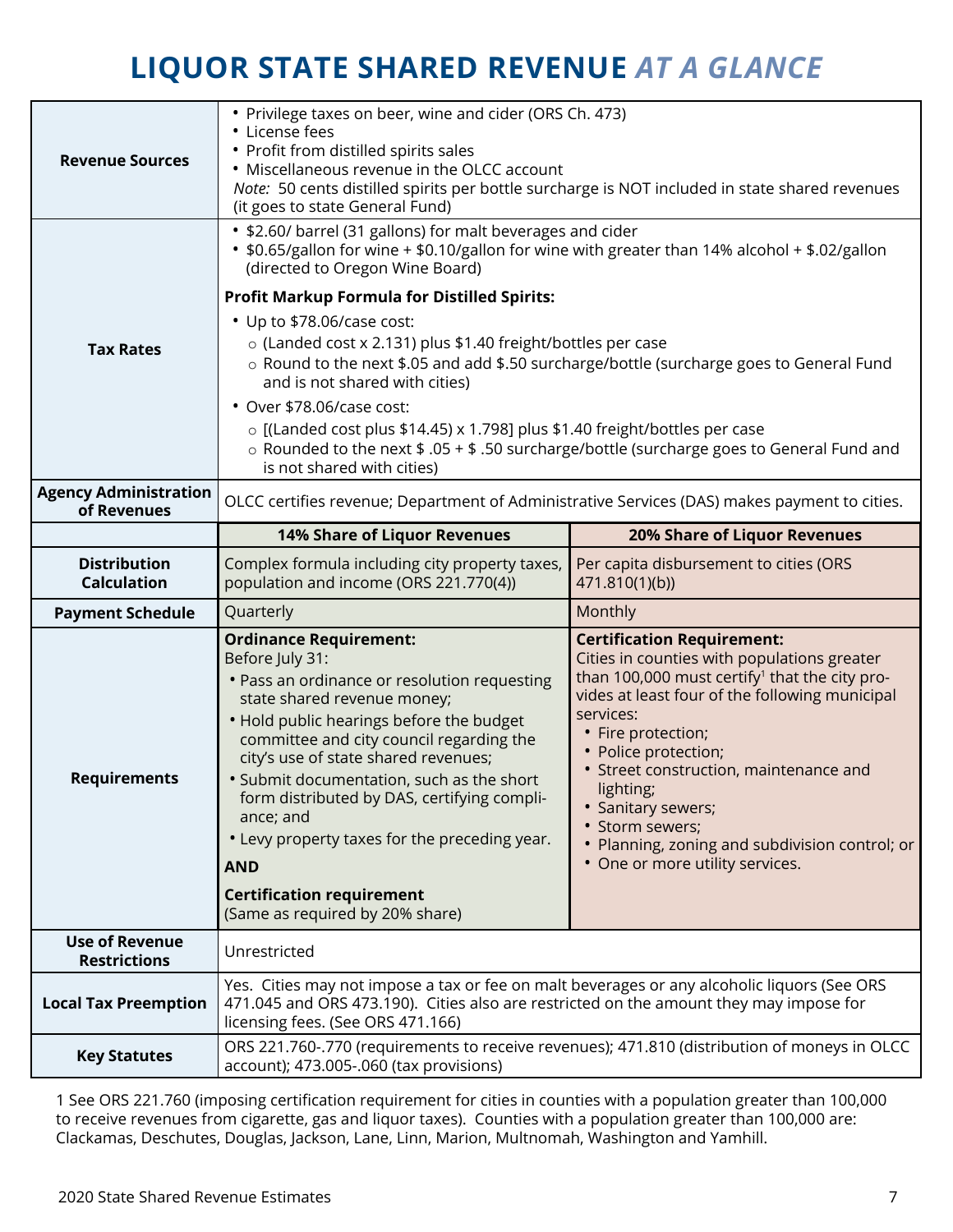# **MARIJUANA TAX REVENUES**



2019-2020 Per Capita Disbursement: **\$3.27**

2020-2021 Per Capita Disbursement: **\$3.51**

| <b>Actual and Projected State Marijuana Tax Disbursements to Cities</b> |                                      |                                                                                |                                                 |                                         |
|-------------------------------------------------------------------------|--------------------------------------|--------------------------------------------------------------------------------|-------------------------------------------------|-----------------------------------------|
| <b>Estimates</b>                                                        | <b>Total City</b><br><b>Revenues</b> | <b>City Distribution 75%</b><br>(Opt-In for Per<br><b>Capita Distribution)</b> | <b>City Distribution:</b><br>Per Capita Opt-Ins | <b>Licensees 25%</b><br>(Opt-In Cities) |
| 2018-19                                                                 | \$9,324,856                          | \$6,993,642                                                                    | \$2.74                                          | \$2,331,214                             |
| 2019-20                                                                 | \$11,277,313                         | \$8,457,984                                                                    | \$3.27                                          | \$2,819,328                             |
| 2020-21                                                                 | \$12,118,908                         | \$9,089,181                                                                    | \$3.51                                          | \$3,029,727                             |
| 2021-22                                                                 | \$13,844,143                         | \$10,383,107                                                                   | \$4.01                                          | \$3,461,036                             |

The state imposes a 17% tax on recreational marijuana products. Cities receive 10% of the state's total tax revenues (minus expenses) on recreational marijuana products. Distributions are made quarterly to cities that certify that they do not ban any marijuana license type within city limits. This certification had been required quarterly with the Oregon Liquor Control Commission (OLCC), but in 2020 will move to an annual certification with the Department of Administrative Services (DAS) similar to other shared revenue certifications. DAS is still working out how this certification will look for the first year.

The formula for distributing the 10% has changed over time. Initially the tax was distributed entirely per capita to cities. However, for state revenues collected since July 1, 2017, 75% of the shared revenue is distributed to eligible cities on a per capita basis, and 25% is distributed based on the number of licensed premises in the city (grower, processor, retailer and wholesaler). Note that the license-portion (25%) of the distribution is particularly hard to forecast in the new legalized marijuana industry, as the number of licenses continues to increase each quarter, but locations vary significantly. Shops are opening and closing constantly.

Note: Cities may impose up to an additional 3% local tax on recreational marijuana products. Most cities have an agreement with the Oregon Department of Revenue (DOR) to have the state collect their local tax at the same time the state tax is collected. However, that local tax revenue is not considered a state shared revenue.

### **Distribution of State Marijuana Tax Revenues**

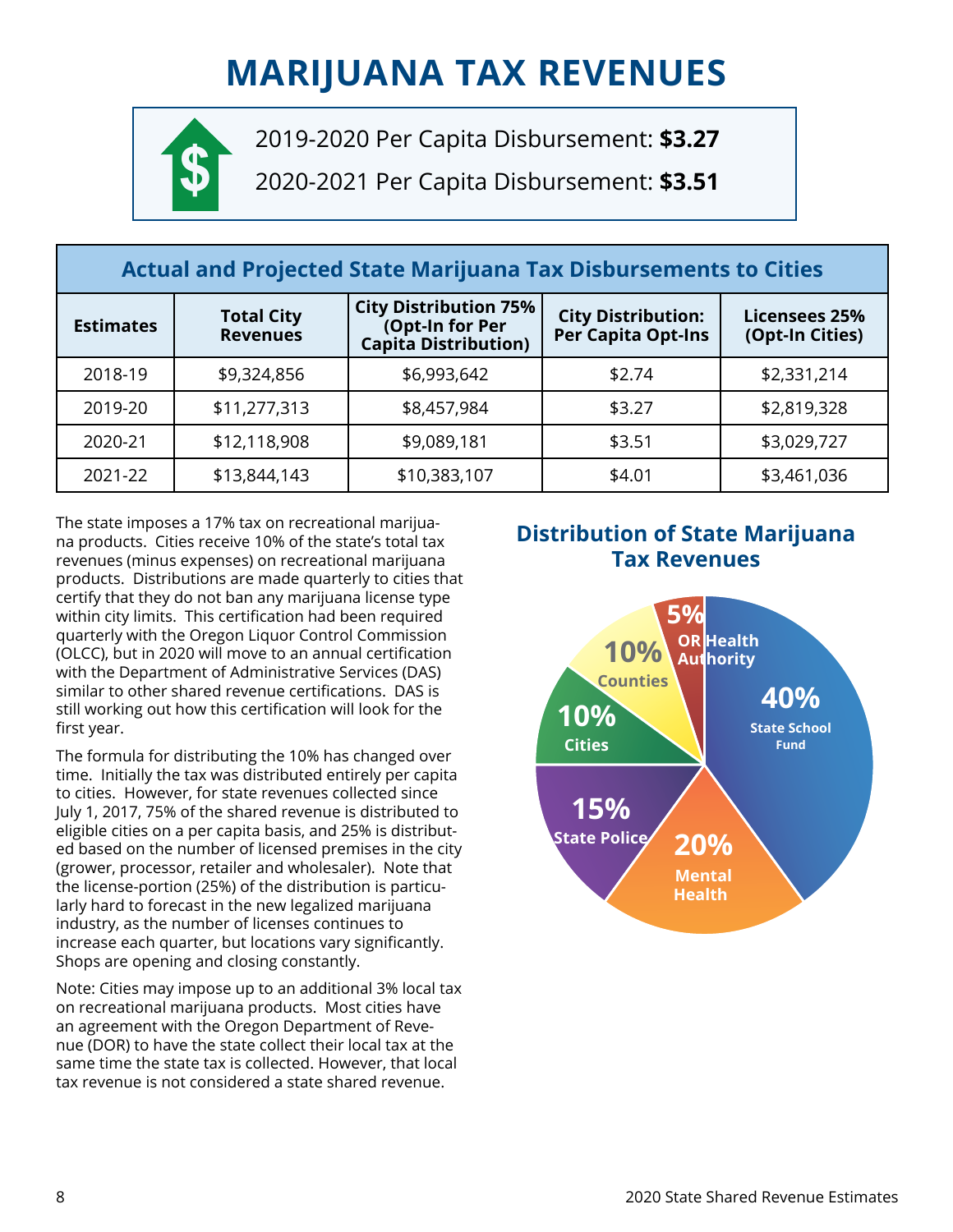### **MARIJUANA STATE SHARED REVENUE** *AT A GLANCE*

| <b>Revenue Sources</b>                       | State retail sales tax on all recreational marijuana products<br>Note: There is no tax on medical marijuana products.                                                                                                                                                                                                                                                                                                                                                                                                                                                                                                                                                                                                                                                                                                     |  |  |
|----------------------------------------------|---------------------------------------------------------------------------------------------------------------------------------------------------------------------------------------------------------------------------------------------------------------------------------------------------------------------------------------------------------------------------------------------------------------------------------------------------------------------------------------------------------------------------------------------------------------------------------------------------------------------------------------------------------------------------------------------------------------------------------------------------------------------------------------------------------------------------|--|--|
| <b>Tax Rates</b>                             | Regular Sales Tax Rate: 17% for state retail tax on recreational marijuana (October 1,<br>2016 - present)                                                                                                                                                                                                                                                                                                                                                                                                                                                                                                                                                                                                                                                                                                                 |  |  |
| <b>Agency Administration</b><br>of Revenues  | Department of Revenue (DOR) handles collection of taxes each month; Department of<br>Administrative Services (DAS) handles payments to cities                                                                                                                                                                                                                                                                                                                                                                                                                                                                                                                                                                                                                                                                             |  |  |
| <b>Distribution Calculation</b>              | Cities receive 10% of the state tax revenues after administrative and enforcement<br>expenses are deducted.<br>. Post-June 30, 2017: Eligible cities (cities that do not ban) will receive will receive the<br>10 percent share using the following formula:<br>□ 75% of the 10% share will be distributed per capita (based on population of eligible<br>cities)<br><sup>o</sup> 25% of the 10% share will be distributed based on licensure numbers in the city                                                                                                                                                                                                                                                                                                                                                         |  |  |
| <b>Payment Schedule</b>                      | compared to the total licenses in all eligible cities for the quarter<br>Quarterly                                                                                                                                                                                                                                                                                                                                                                                                                                                                                                                                                                                                                                                                                                                                        |  |  |
|                                              | In 2020 this will move from a quarterly certification with OLCC to an annual certification                                                                                                                                                                                                                                                                                                                                                                                                                                                                                                                                                                                                                                                                                                                                |  |  |
| <b>Requirements</b>                          | with DAS, see HB 3067 (2019). DAS is still working out what this will look like for the first<br>year but there will be an annual certification in June or July. Failure to timely certify to<br>DAS will result in forfeiture of the quarterly payment, with that city's share of marijuana<br>tax revenues going to certified cities.<br>Only cities that have not banned marijuana premises are eligible to receive a revenue<br>payment. That is, a city may not adopt an ordinance that prohibits the establishment of a<br>premises for which a license is required under state law for a recreational marijuana pro-<br>ducer, processor, wholesaler, or retailer. A city may also not adopt an ordinance prohib-<br>iting a medical marijuana grow site nor a medical marijuana facility. If a city has certified |  |  |
|                                              | that they qualify and then creates a new restriction they should notify DAS immediately.<br>If a city that has previously qualified for marijuana money is later determined to not qual-<br>ify, DAS may require the return of the revenues with interest.                                                                                                                                                                                                                                                                                                                                                                                                                                                                                                                                                                |  |  |
| <b>Use of Revenue</b><br><b>Restrictions</b> | Unrestricted. (The "to assist local law enforcement" language was deleted in 2017.)                                                                                                                                                                                                                                                                                                                                                                                                                                                                                                                                                                                                                                                                                                                                       |  |  |
| <b>Local Tax Preemption</b>                  | Partially. A city may adopt an ordinance imposing a tax on retail sale of recreational mar-<br>ijuana (not medical marijuana), but state law requires the city refer the ordinance to the<br>electors of the city for approval. In addition, a city may not impose more than a 3% tax.<br>(ORS 475B.345)                                                                                                                                                                                                                                                                                                                                                                                                                                                                                                                  |  |  |
| <b>Key Statutes</b>                          | Measure 91 (2014) (legalizing recreational marijuana sales); ORS 475B.015 (definitions);<br>ORS 475B.700-.755 (taxation of cannabis and cannabis products); ORS 475B.759-.760<br>(state marijuana account and distribution of state marijuana tax).                                                                                                                                                                                                                                                                                                                                                                                                                                                                                                                                                                       |  |  |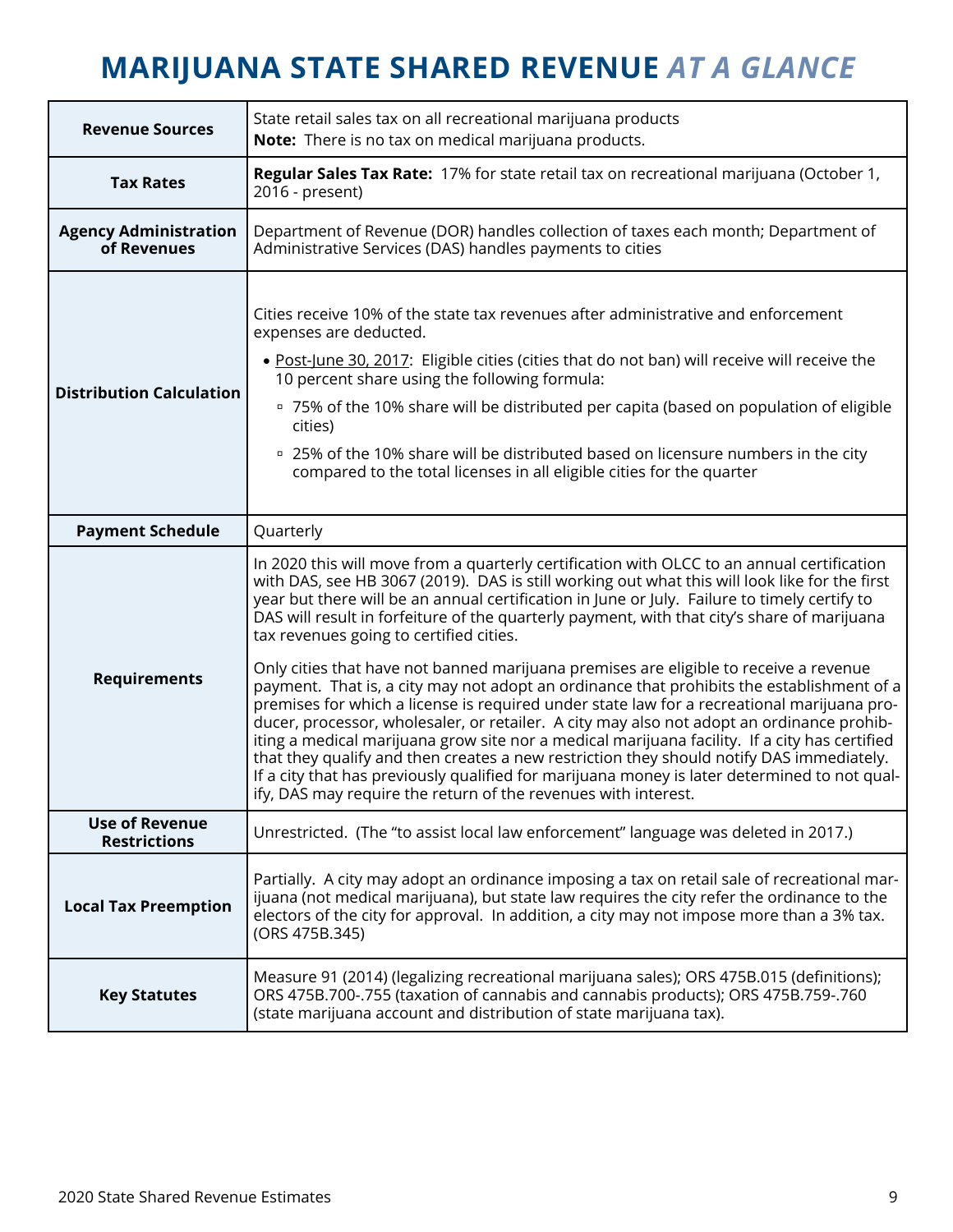# **CIGARETTE TAX REVENUES**



2019-2020 Per Capita Estimated Disbursement: **\$1.13 \$** 2020-2021 Per Capita Estimated Disbursement: **\$1.13**

### **Actual and Projected Cigarette Tax Disbursements to Cities with Per Capita Distributions**

| <b>Actuals</b> |             |  |
|----------------|-------------|--|
| 2010-11        | \$4,060,000 |  |
| 2011-12        | \$3,931,667 |  |
| 2012-13        | \$3,836,333 |  |
| 2013-14        | \$3,695,333 |  |
| 2014-15        | \$3,469,667 |  |
| 2015-16        | \$3,642,000 |  |
| 2016-17        | \$3,634,667 |  |
| 2017-18        | \$3,493,333 |  |
| 2018-19        | \$3,311,756 |  |
| Estimates      |             |  |
| 2019-20        | \$3,308,333 |  |
| 2020-21        | \$3,304,667 |  |
| 2021-22        | \$3,246,333 |  |



Cigarette taxes are currently \$1.33 per pack, and cities' share of that revenue is about 2 cents per pack. When voters passed Oregon's initial cigarette tax in 1967, cities received 25% of the revenue, and another 50% was dedicated to property tax relief. Since January 1, 2018, 15 cents per pack has been dedicated to mental health.

While cities receive a share of tax revenues for cigarettes, no shared revenue is distributed for any other tobacco products, including cigars, moist snuff, chewing tobacco, pipe tobacco, etc. Cities are preempted from imposing taxes on both cigarettes and other tobacco products. To date, vaping products are not taxed by the state, and cities are not preempted from imposing a local tax on vaping products.

In 2019 the Legislature passed HB 2270, which will send a referral to voters in November 2020 to increase cigarette taxes by \$2.00 per pack effective January 1, 2021, create a tax on vape products at 65% of the retail price, and preempt cities from taxing vape products. If this measure passes it will have the effect of decreasing revenues to cities; cities do not get a share of the \$2.00 increase, and as prices increase by 33% on average demand will decrease. Estimates vary widely but it would not be unreasonable to see a 25% to 35% decline in sales due to reduced smoking rates in Oregon and a reduction of cross border sales into Washington and California. The LOC has received commitments that should the ballot measure pass there will be a discussion about changing the distribution formula, but it seems likely that given the timing of the 2021 session there may be a short-term loss in revenue at the very least. These estimates do not reflect passage of the November 2020 ballot measure.

### **Distribution of Other Tobacco Products Tax**

**Cities receive NO share**



**Tobacco Use Reduction Act (\$2.8 million)**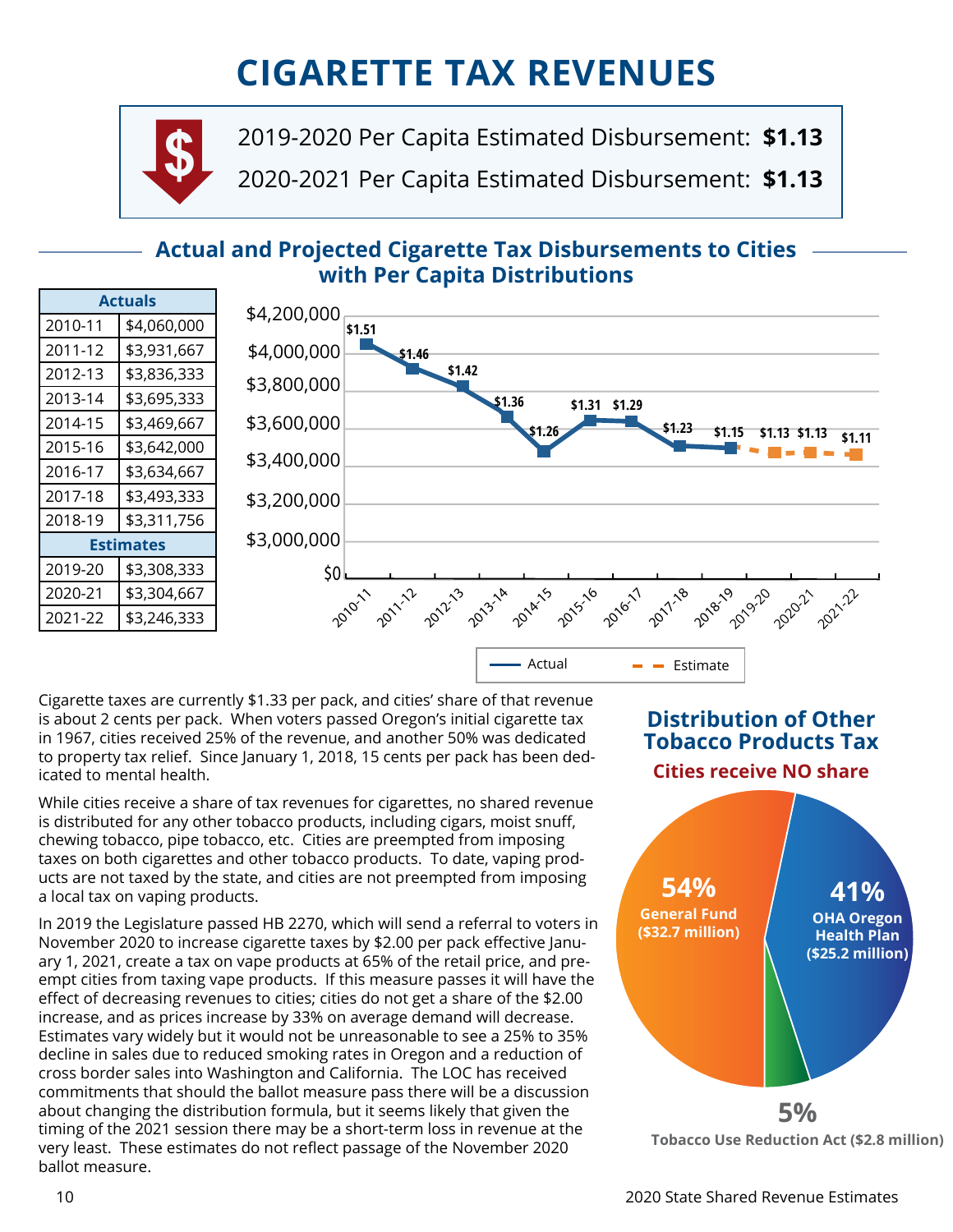### **CIGARETTE STATE SHARED REVENUE** *AT A GLANCE*

| <b>Revenue Sources</b>                             | State cigarette tax per pack<br>Note: Tax revenues from other tobacco product is NOT included in state shared<br>revenues.                                                                                                                                                                                                                                                                                                            |  |
|----------------------------------------------------|---------------------------------------------------------------------------------------------------------------------------------------------------------------------------------------------------------------------------------------------------------------------------------------------------------------------------------------------------------------------------------------------------------------------------------------|--|
| <b>Tax Rate</b>                                    | • Pre-2004 - 2014: \$1.18/pack<br>• Jan. 1, 2014 - Dec. 31, 2015: \$1.31/pack<br>• Jan. 1, 2016 - Dec. 31, 2017: \$1.32/pack<br>• Jan. 1, 2018 - undetermined: \$1.33/pack                                                                                                                                                                                                                                                            |  |
| <b>Agency Administration of</b><br><b>Revenues</b> | Department of Revenue (DOR) collects revenue; Department of Administrative<br>Services (DAS) makes payments to cities                                                                                                                                                                                                                                                                                                                 |  |
| <b>Distribution Calculation</b>                    | Per capita disbursement to cities                                                                                                                                                                                                                                                                                                                                                                                                     |  |
| <b>Payment Schedule</b>                            | Monthly                                                                                                                                                                                                                                                                                                                                                                                                                               |  |
|                                                    |                                                                                                                                                                                                                                                                                                                                                                                                                                       |  |
| <b>Requirements</b>                                | <b>Certification Requirement:</b><br>Cities in counties with a population greater than 100,000 must certify <sup>1</sup> that the city<br>provides at least four of the following municipal services:<br>• Fire protection;<br>• Police protection;<br>• Street construction, maintenance and lighting;<br>• Sanitary sewers;<br>· Storm sewers;<br>• Planning, zoning and subdivision control; or<br>• One or more utility services. |  |
| <b>Use Restrictions</b>                            | Unrestricted                                                                                                                                                                                                                                                                                                                                                                                                                          |  |
| <b>Local Tax Preemption</b>                        | Yes. Cities may not impose a tax on sale or use of tobacco products (ORS 323.640).                                                                                                                                                                                                                                                                                                                                                    |  |

1 See ORS 221.760 (imposing certification requirement for cities in counties with a population greater than 100,000 to receive revenues from cigarette, gas and liquor taxes). Counties with population greater than 100,000 are: Clackamas, Deschutes, Douglas, Jackson, Lane, Linn, Marion, Multnomah, Washington and Yamhill.



### **Cigarette Tax Distribution\* of the \$1.33 Per Pack Tax**

<sup>\*</sup>Due to rounding, numbers don't add to \$1.33.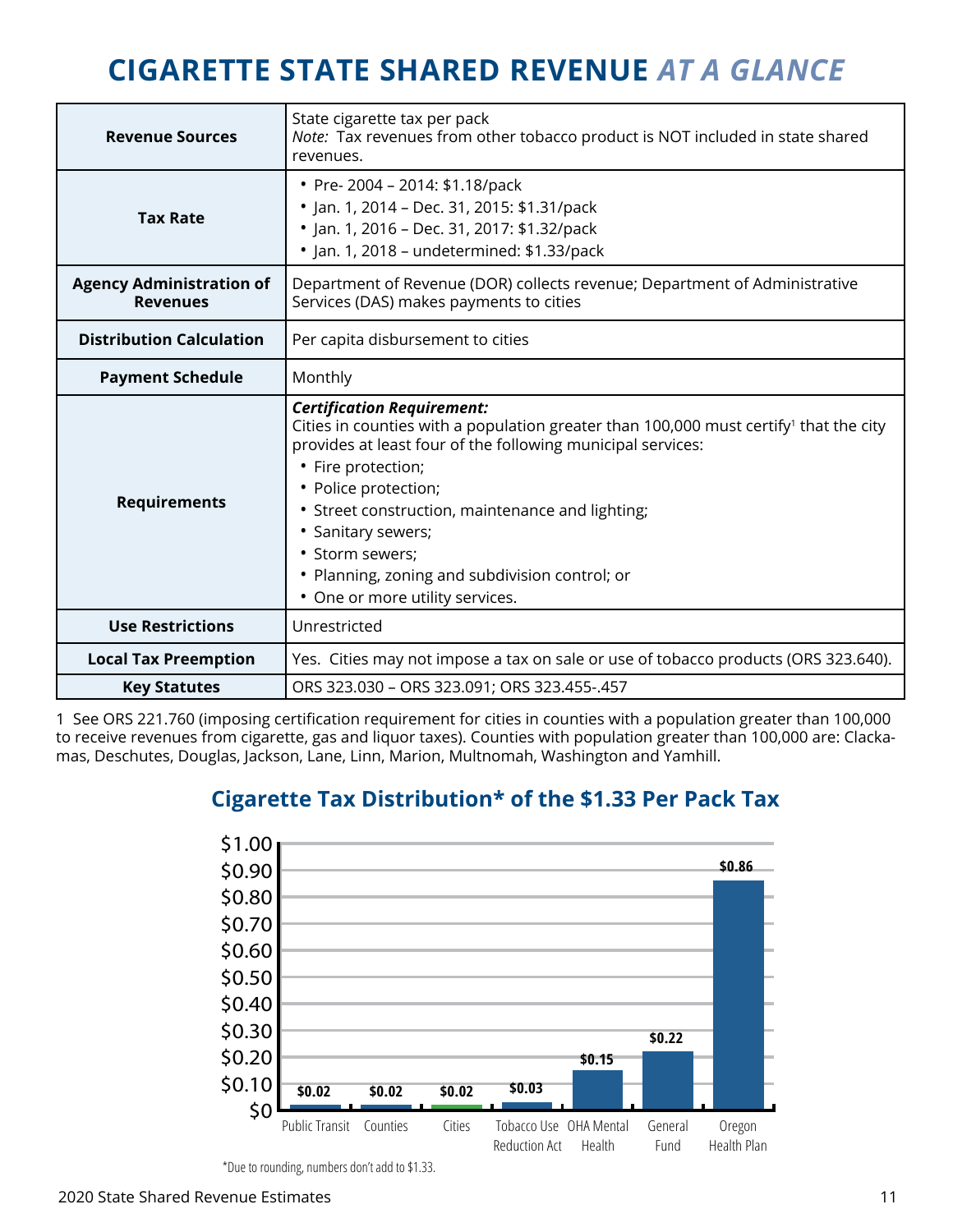# **9-1-1 EMERGENCY COMMUNICATION TAX REVENUES**



2019-2020 Per Capita Estimated Disbursement: **\$4.99 \$** 2020-2021 Per Capita Estimated Disbursement: **\$6.41**

#### **Actual and Projected 9-1-1 Tax Disbursements to Cities with Per Capita Distributions**

| <b>Actuals</b>   |              |  |
|------------------|--------------|--|
| 2015-16          | \$13,249,396 |  |
| 2016-17          | \$13,902,047 |  |
| 2017-18          | \$14,348,770 |  |
| 2018-19          | \$14,830,499 |  |
| <b>Estimates</b> |              |  |
| 2019-20          | \$14,434,389 |  |
| 2020-21          | \$18,374,870 |  |
| 2021-22          | \$23,196,286 |  |



#### **Distribution of 9-1-1 Tax Revenues**

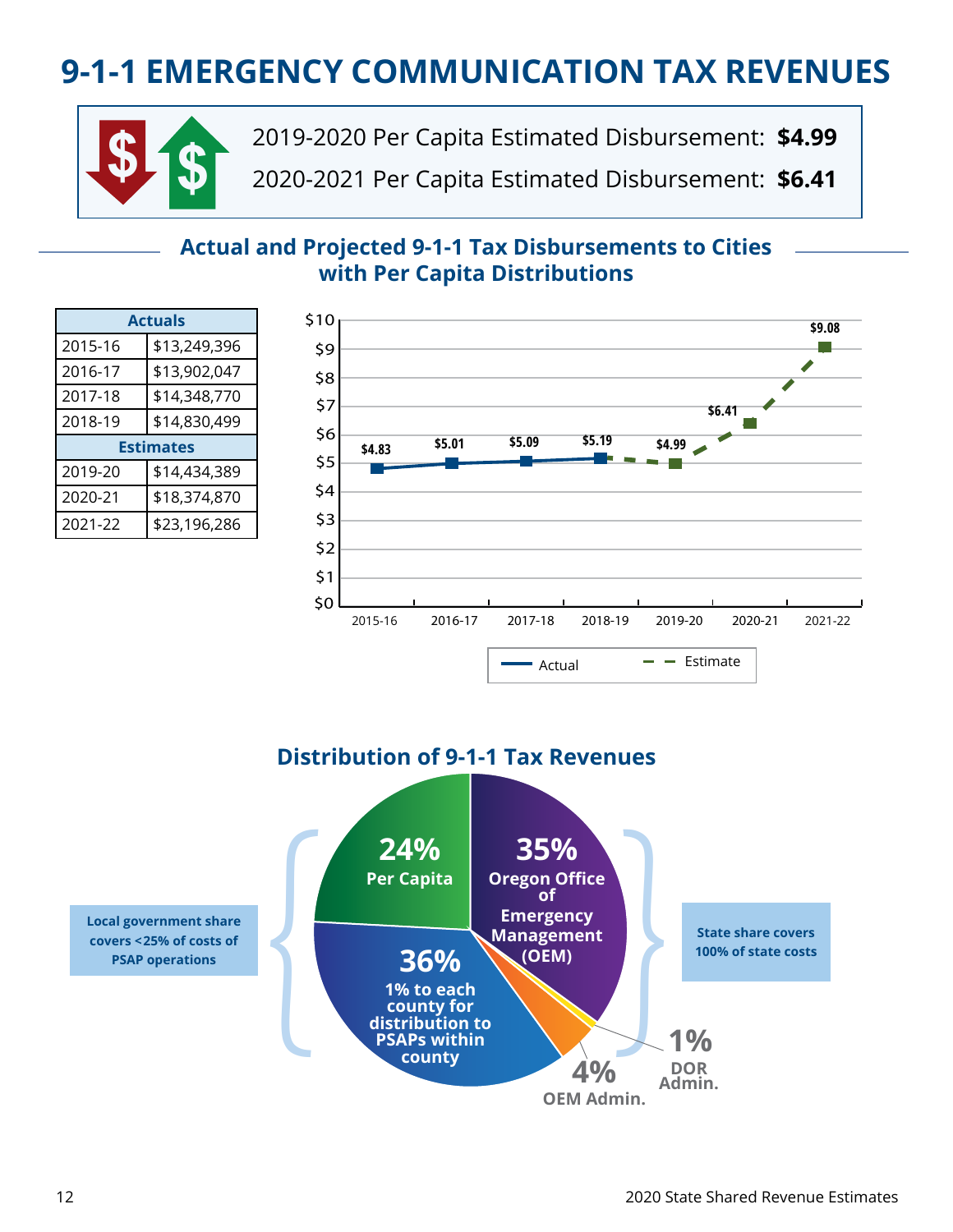Oregon's 9-1-1 tax was increased to \$1.00 per line or prepaid transaction effective January 1, 2020. It will increase to \$1.25 effective January 1, 2021. Before this change in 2019's HB 2449, the rate had been at 75 cents since 1995. Most cities do not directly receive this state shared revenue, as the city share is directed to the public safety answering point (PSAP) provider connected to the statewide network. Less than 20 of the 45 PSAPs in Oregon are operated by cities; most are managed by counties or a regional entity. The PSAPs are only partially funded through the state's Emergency Communications Tax, with the balance of operating costs coming

primarily from property taxes. Local governments receive approximately 60% of 9-1-1 taxes, but the taxes generally covered less than 25% of the costs of total PSAP operations before the recent rate increases.

The local government share is distributed by providing 1% per county, with the remainder distributed per capita to the governing authorities of the 9-1-1 centers, which may be cities, counties, council of governments or special districts. Quarterly tax distribution charts of the PSAPs can be found on the Office of Emergency Management's (OEM) website.

### **9-1-1 TAX STATE SHARED REVENUE** *AT A GLANCE*

| <b>Revenue Sources</b>                             | 9-1-1 Emergency Communication Tax                                                                                                                                                                                                                                                                                                                                                                                                               |  |  |  |  |
|----------------------------------------------------|-------------------------------------------------------------------------------------------------------------------------------------------------------------------------------------------------------------------------------------------------------------------------------------------------------------------------------------------------------------------------------------------------------------------------------------------------|--|--|--|--|
| <b>Tax Rates</b>                                   | • \$0.75 cents/month per telephone access line capable of accessing 9-1-1 emer-<br>gency reporting services<br>• \$0.75 cents per each retail transaction related to prepaid wireless products,<br>including minutes purchased                                                                                                                                                                                                                  |  |  |  |  |
| <b>Agency Administration of</b><br><b>Revenues</b> | Office of Emergency Management                                                                                                                                                                                                                                                                                                                                                                                                                  |  |  |  |  |
| <b>Distribution Calculation</b>                    | After administrative costs (up to 1% for DOR and 4% for OEM), and the portion to<br>OEM of 35% is transferred, the remainder goes to local governments to pay for<br>the PSAPs (public safety answering points).<br>A 1% base is distributed per county (about 36%) and the remaining tax revenues<br>are distributed on a per capita basis (about 24%) for distribution directly to 9-1-1<br>jurisdictions connected to the statewide network. |  |  |  |  |
| <b>Payment Schedule</b>                            | Quarterly                                                                                                                                                                                                                                                                                                                                                                                                                                       |  |  |  |  |
| <b>Requirements</b>                                | Annual accounting report to OEM (ORS 403.240(9)). Usually the report is due in<br>January.                                                                                                                                                                                                                                                                                                                                                      |  |  |  |  |
| <b>Use of Revenues</b><br><b>Restrictions</b>      | See ORS 403.240(9) and OAR 104-080-0195 for permitted expenditures associated<br>with 9-1-1 costs. Intergovernmental agreements might also restrict use of reve-<br>nues.                                                                                                                                                                                                                                                                       |  |  |  |  |
| <b>Key Statutes</b>                                | ORS 403.200-.250; OAR 104-080-0195 to 104-080-0210                                                                                                                                                                                                                                                                                                                                                                                              |  |  |  |  |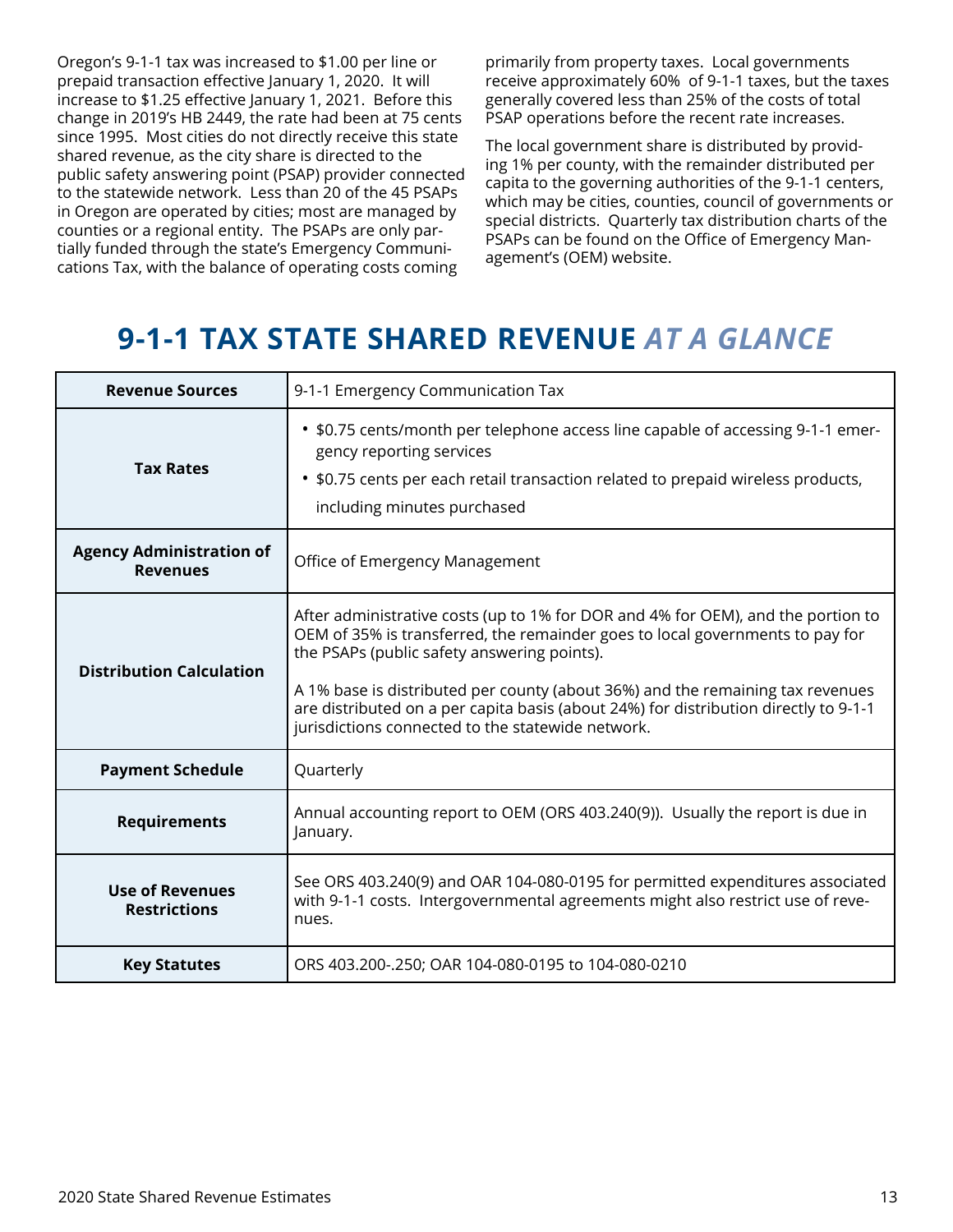# **Certified Population Estimates\* – Alphabetical**

| Adair Village      | 900    | Depoe Bay           | 1,445          | Imbler                 | 305    | Mt. Angel            | 3,465   | <b>Sisters</b> | 2,985  |
|--------------------|--------|---------------------|----------------|------------------------|--------|----------------------|---------|----------------|--------|
| Adams              | 375    | Detroit             | 210            | Independence           | 9,530  | Mt. Vernon           | 525     | Sodaville      | 345    |
| Adrian             | 185    | Donald              | 990            | lone                   | 330    | Myrtle Creek         | 3,490   | Spray          | 160    |
| Albany             | 54,120 | Drain               | 1,165          | Irrigon                | 2,030  | Myrtle Point         | 2,535   | Springfield    | 61,355 |
| Amity              | 1,670  | Dufur               | 625            | Island City            | 1,140  | Nehalem              | 280     | St. Helens     | 13,410 |
| Antelope           | 50     | Dundee              | 3,235          | Jacksonville           | 3,015  | Newberg              | 24,045  | St. Paul       | 435    |
| Arlington          | 615    | Dunes City          | 1,345          | lefferson              | 3,265  | Newport              | 10,285  | Stanfield      | 2,245  |
| Ashland            | 20,960 | Durham              | 1,885          | John Day               | 1,735  | North Bend           | 9,925   | Stayton        | 7,870  |
| Astoria            | 9,690  | Eagle Point         | 9,260          | Johnson City           | 565    | North Plains         | 3,285   | Sublimity      | 2,970  |
| Athena             | 1,170  | Echo                | 710            | Jordan Valley          | 175    | North Powder         | 445     | Summerville    | 135    |
| Aumsville          | 4,130  | Elgin               | 1,730          | Joseph                 | 1,120  | <b>Nyssa</b>         | 3,320   | Sumpter        | 205    |
| Aurora             | 985    | Elkton              | 215            | Junction City          | 6,170  | Oakland              | 965     | Sutherlin      | 8,235  |
| <b>Baker City</b>  | 9,965  | Enterprise          | 1,985          | Keizer                 | 38,580 | Oakridge             | 3,305   | Sweet Home     | 9,340  |
| Bandon             | 3,220  | Estacada            | 3,725          | King City              | 4,190  | Ontario              | 11,485  | Talent         | 6,465  |
| <b>Banks</b>       | 1,865  | Eugene              | 171,210        | Klamath Falls          | 22,000 | Oregon City          | 35,570  | Tangent        | 1,260  |
| <b>Barlow</b>      | 135    | Fairview            | 9,005          | La Grande              | 13,290 | Paisley              | 305     | The Dalles     | 14,820 |
| Bay City           | 1,350  | Falls City          | 980            | La Pine                | 1,900  | Pendleton            | 17,020  | Tigard         | 53,450 |
| Beaverton          | 98,255 | Florence            | 8,850          | Lafayette              | 4,125  | Philomath            | 4,900   | Tillamook      | 4,935  |
| Bend               | 91,385 | <b>Forest Grove</b> | 25,180         | Lake Oswego            | 39,115 | Phoenix              | 4,650   | Toledo         | 3,490  |
| Boardman           | 4,505  | Fossil              | 475            | Lakeside               | 1,750  | Pilot Rock           | 1,505   | Troutdale      | 16,185 |
| Bonanza            | 455    | Garibaldi           | 830            | Lakeview               | 2,300  | Port Orford          | 1,150   | Tualatin       | 27,135 |
| <b>Brookings</b>   | 6,645  | Gaston              | 655            | Lebanon                | 17,135 | Portland             | 657,100 | Turner         | 2,215  |
| <b>Brownsville</b> | 1,720  | Gates               | 485            | Lexington              | 265    | Powers               | 695     | Ukiah          | 235    |
| <b>Burns</b>       | 2,835  | Gearhart            | 1,525          | Lincoln City           | 8,795  | Prairie City         | 915     | Umatilla       | 7,470  |
| <b>Butte Falls</b> | 460    | Gervais             | 2,615          | Lonerock               | 20     | Prescott             | 55      | Union          | 2,170  |
| Canby              | 16,950 | Gladstone           | 11,905         | Long Creek             | 195    | Prineville           | 10,220  | Unity          | 75     |
| Cannon Beach       | 1,730  | Glendale            | 860            | Lostine                | 215    | Rainier              | 1,940   | Vale           | 1,875  |
| Canyon City        | 705    | Gold Beach          | 2,290          | Lowell                 | 1,090  | Redmond              | 30,600  | Veneta         | 4,800  |
| Canyonville        | 1,975  | Gold Hill           | 1,220          | Lyons                  | 1,200  | Reedsport            | 4,215   | Vernonia       | 2,095  |
| Carlton            | 2,270  | Granite             | 40             | Madras                 | 6,380  | Richland             | 175     | Waldport       | 2,110  |
| Cascade Locks      | 1,375  | <b>Grants Pass</b>  | 37,485         | Malin                  | 820    | Riddle               | 1,190   | Wallowa        | 840    |
| Cave Junction      | 1,975  | <b>Grass Valley</b> | 165            | Manzanita              | 645    | Rivergrove           | 505     | Warrenton      | 5,320  |
| Central Point      | 18,365 | Greenhorn           | 2 <sup>7</sup> | Maupin                 | 430    | Rockaway Beach 1,365 |         | Wasco          | 425    |
| Chiloquin          | 740    | Gresham             | 111,810        | Maywood Park 750       |        | Rogue River          | 2,235   | Waterloo       | 235    |
| Clatskanie         | 1,775  | Haines              | 415            | McMinnville            | 33,930 | Roseburg             | 24,890  | West Linn      | 25,905 |
| Coburg             | 1,295  | Halfway             | 295            | Medford                | 81,465 | Rufus                | 280     | Westfir        | 265    |
| Columbia City      | 1,985  | Halsey              | 940            | Merrill                | 845    | Salem                | 167,400 | Weston         | 690    |
| Condon             | 690    | Happy Valley        | 21,700         | Metolius               | 825    | Sandy                | 11,075  | Wheeler        | 400    |
| Coos Bay           | 16,700 | Harrisburg          | 3,680          | Mill City              | 1,880  | Scappoose            | 7,270   | Willamina      | 2,250  |
| Coquille           | 3,920  | Helix               | 195            | Millersburg            | 2,615  | Scio                 | 930     | Wilsonville    | 25,635 |
| Cornelius          | 12,225 | Heppner             | 1,295          | Milton-Freewater 7,145 |        | <b>Scotts Mills</b>  | 380     | Winston        | 5,550  |
| Corvallis          | 58,885 | Hermiston           | 18,415         | Milwaukie              | 20,535 | Seaside              | 6,585   | Wood Village   | 4,060  |
| Cottage Grove      | 10,140 | Hillsboro           | 103,350        | Mitchell               | 140    | Seneca               | 200     | Woodburn       | 25,135 |
| Cove               | 550    | Hines               | 1,565          | Molalla                | 9,885  | Shady Cove           | 3,145   | Yachats        | 760    |
| Creswell           | 5,510  | Hood River          | 8,305          | Monmouth               | 9,920  | Shaniko              | 35      | Yamhill        | 1,105  |
| Culver             | 1,560  | Hubbard             | 3,305          | Monroe                 | 640    | Sheridan             | 6,205   | Yoncalla       | 1,070  |
| Dallas             | 16,260 | Huntington          | 445            | Monument               | 130    | Sherwood             | 19,595  |                |        |
| Dayton             | 2,740  | Idanha              | 155            | Moro                   | 335    | Siletz               | 1,235   |                |        |
| Dayville           | 155    |                     |                | Mosier                 | 470    | Silverton            | 10,380  |                |        |

\* These numbers reflect the December 15, 2019 certified numbers from the Portland State University Population Research Center. State shared revenues for the Highway Trust Fund, Liquor Revenues, Cigarette Tax Revenues, and 9-1-1 Emergency Communication Tax Revenues will use these populations. Portland State also provides quarterly supplemental population reports which will provide the basis for quarterly marijuana revenue distributions. The supplemental reports are available at https://www.pdx.edu/prc/population-reports-estimates.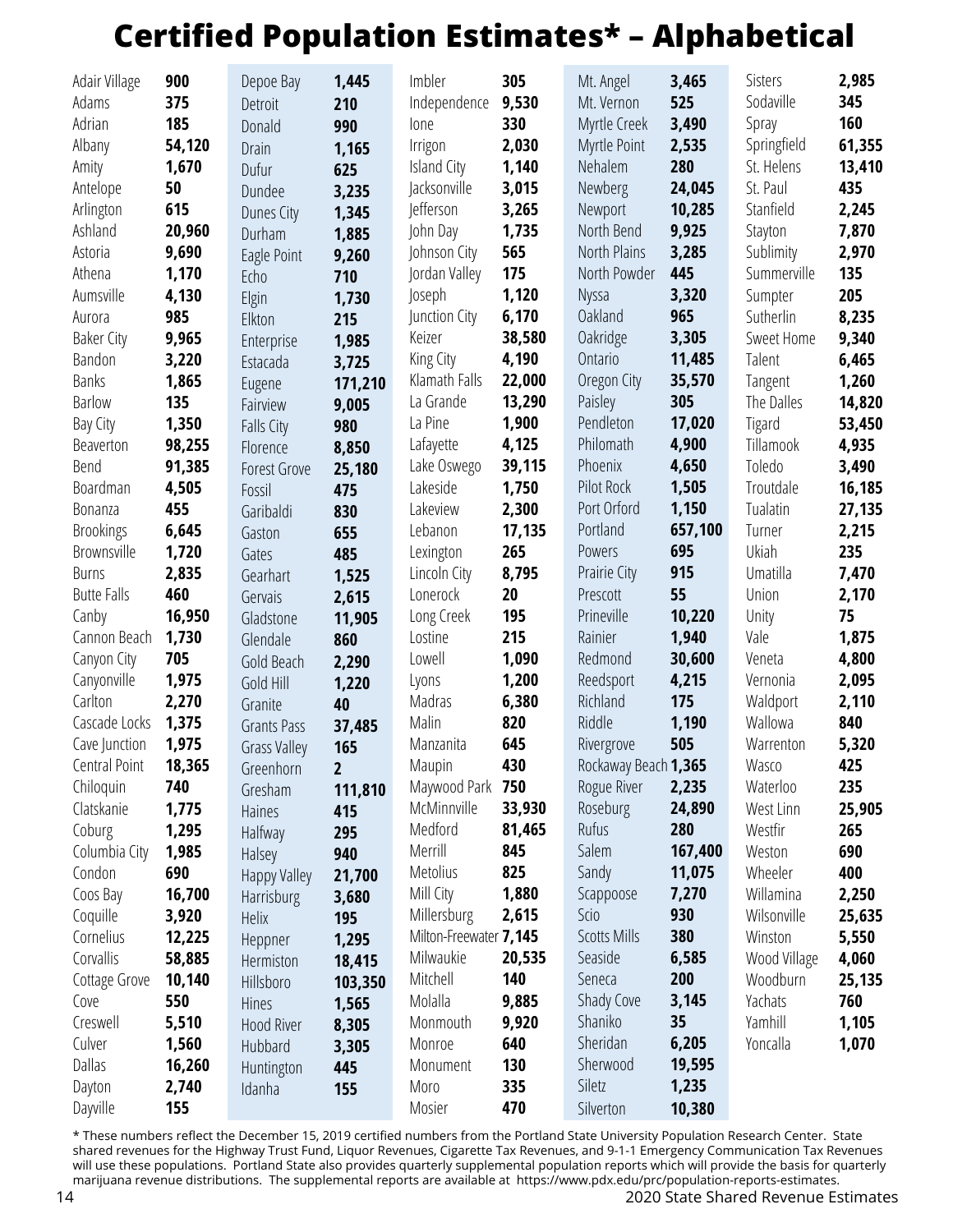## **Certified Population Estimates\* – Numerical**

| Portland                   | 657,100          | <b>Baker City</b>      | 9,965          | Shady Cove             | 3,145          | Siletz                | 1,235      | North Powder        | 445            |
|----------------------------|------------------|------------------------|----------------|------------------------|----------------|-----------------------|------------|---------------------|----------------|
| Eugene                     | 171,210          | North Bend             | 9,925          | Jacksonville           | 3,015          | Gold Hill             | 1,220      | St. Paul            | 435            |
| Salem                      | 167,400          | Monmouth               | 9,920          | <b>Sisters</b>         | 2,985          | Lyons                 | 1,200      | Maupin              | 430            |
| Gresham                    | 111,810          | Molalla                | 9,885          | Sublimity              | 2,970          | Riddle                | 1,190      | Wasco               | 425            |
| Hillsboro                  | 103,350          | Astoria                | 9,690          | <b>Burns</b>           | 2,835          | Athena                | 1,170      | Haines              | 415            |
| Beaverton                  | 98,255           | Independence           | 9,530          | Dayton                 | 2,740          | Drain                 | 1,165      | Wheeler             | 400            |
| Bend                       | 91,385           | Sweet Home             | 9,340          | Gervais                | 2,615          | Port Orford           | 1,150      | <b>Scotts Mills</b> | 380            |
| Medford                    | 81,465           | Eagle Point            | 9,260          | Millersburg            | 2,615          | <b>Island City</b>    | 1,140      | Adams               | 375            |
| Springfield                | 61,355           | Fairview               | 9,005          | Myrtle Point           | 2,535          | Joseph                | 1,120      | Sodaville           | 345            |
| Corvallis                  | 58,885           | Florence               | 8,850          | Lakeview               | 2,300          | Yamhill               | 1,105      | Moro                | 335            |
| Albany                     | 54,120           | Lincoln City           | 8,795          | Gold Beach             | 2,290          | Lowell                | 1,090      | lone                | 330            |
| Tigard                     | 53,450           | Hood River             | 8,305          | Carlton                | 2,270          | Yoncalla              | 1,070      | Imbler              | 305            |
| Lake Oswego                | 39,115           | Sutherlin              | 8,235          | Willamina              | 2,250          | Donald                | 990        | Paisley             | 305            |
| Keizer                     | 38,580           | Stayton                | 7,870          | Stanfield              | 2,245          | Aurora                | 985        | Halfway             | 295            |
| Grants Pass                | 37,485           | Umatilla               | 7,470          | Rogue River            | 2,235          | Falls City            | 980        | Nehalem             | 280            |
| Oregon City                | 35,570           | Scappoose              | 7,270          | Turner                 | 2,215          | Oakland               | 965        | Rufus               | 280            |
| McMinnville                | 33,930           | Milton-Freewater 7,145 |                | Union                  | 2,170          | Halsey                | 940        | Lexington           | 265            |
| Redmond                    | 30,600           | <b>Brookings</b>       | 6,645          | Waldport               | 2,110          | <b>Scio</b>           | 930        | Westfir             | 265            |
| Tualatin                   | 27,135           | Seaside                | 6,585          | Vernonia               | 2,095          | Prairie City          | 915        | Ukiah               | 235            |
| West Linn                  | 25,905           | Talent                 | 6,465          | Irrigon                | 2,030          | Adair Village         | 900        | Waterloo            | 235            |
| Wilsonville                | 25,635           | Madras                 | 6,380          | Columbia City          | 1,985          | Glendale              | 860        | Elkton              | 215            |
| Forest Grove               | 25,180           | Sheridan               | 6,205          | Enterprise             | 1,985          | Merrill               | 845        | Lostine             | 215            |
| Woodburn                   | 25,135           | Junction City          | 6,170          | Canyonville            | 1,975          | Wallowa               | 840        | Detroit             | 210            |
| Roseburg                   | 24,890           | Winston                | 5,550          | Cave Junction          | 1,975          | Garibaldi             | 830        | Sumpter             | 205            |
| Newberg                    | 24,045           | Creswell               | 5,510          | Rainier                | 1,940          | <b>Metolius</b>       | 825        | Seneca              | 200            |
| Klamath Falls              | 22,000           | Warrenton              | 5,320          | La Pine                | 1,900          | Malin                 | 820        | Helix               | 195            |
| Happy Valley               | 21,700           | Tillamook              | 4,935          | Durham                 | 1,885          | Yachats               | 760        | Long Creek          | 195            |
| Ashland                    | 20,960           | Philomath              | 4,900          | Mill City              | 1,880          | Maywood Park          | 750        | Adrian              | 185            |
| Milwaukie                  | 20,535           | Veneta<br>Phoenix      | 4,800          | Vale                   | 1,875          | Chiloquin             | 740        | Jordan Valley       | 175<br>175     |
| Sherwood                   | 19,595<br>18,415 | Boardman               | 4,650          | <b>Banks</b>           | 1,865          | Echo                  | 710<br>705 | Richland            | 165            |
| Hermiston<br>Central Point | 18,365           | Reedsport              | 4,505<br>4,215 | Clatskanie<br>Lakeside | 1,775<br>1,750 | Canyon City<br>Powers | 695        | Grass Valley        | 160            |
|                            | 17,135           |                        | 4,190          | John Day               | 1,735          | Condon                | 690        | Spray<br>Dayville   | 155            |
| Lebanon<br>Pendleton       | 17,020           | King City<br>Aumsville | 4,130          | Cannon Beach           | 1,730          | Weston                | 690        | Idanha              | 155            |
| Canby                      | 16,950           | Lafayette              | 4,125          | Elgin                  | 1,730          | Gaston                | 655        | Mitchell            | 140            |
| Coos Bay                   | 16,700           | Wood Village           | 4,060          | Brownsville            | 1,720          | Manzanita             | 645        | <b>Barlow</b>       | 135            |
| Dallas                     | 16,260           | Coquille               | 3,920          | Amity                  | 1,670          | Monroe                | 640        | Summerville         | 135            |
| Troutdale                  | 16,185           | Estacada               | 3,725          | Hines                  | 1,565          | Dufur                 | 625        | Monument            | 130            |
| The Dalles                 | 14,820           | Harrisburg             | 3,680          | Culver                 | 1,560          | Arlington             | 615        | Unity               | 75             |
| St. Helens                 | 13,410           | Myrtle Creek           | 3,490          | Gearhart               | 1,525          | Johnson City          | 565        | Prescott            | 55             |
| La Grande                  | 13,290           | Toledo                 | 3,490          | Pilot Rock             | 1,505          | Cove                  | 550        | Antelope            | 50             |
| Cornelius                  | 12,225           | Mt. Angel              | 3,465          | Depoe Bay              | 1,445          | Mt. Vernon            | 525        | Granite             | 40             |
| Gladstone                  | 11,905           | Nyssa                  | 3,320          | Cascade Locks          | 1,375          | Rivergrove            | 505        | Shaniko             | 35             |
| Ontario                    | 11,485           | Hubbard                | 3,305          | Rockaway Beach 1,365   |                | Gates                 | 485        | Lonerock            | 20             |
| Sandy                      | 11,075           | Oakridge               | 3,305          | Bay City               | 1,350          | Fossil                | 475        | Greenhorn           | $\overline{2}$ |
| Silverton                  | 10,380           | North Plains           | 3,285          | Dunes City             | 1,345          | Mosier                | 470        |                     |                |
| Newport                    | 10,285           | Jefferson              | 3,265          | Coburg                 | 1,295          | <b>Butte Falls</b>    | 460        |                     |                |
| Prineville                 | 10,220           | Dundee                 | 3,235          | Heppner                | 1,295          | Bonanza               | 455        |                     |                |
| Cottage Grove              | 10,140           | Bandon                 | 3,220          | Tangent                | 1,260          | Huntington            | 445        |                     |                |

2020 State Shared Revenue Estimates 15 \* These numbers reflect the December 15, 2019 certified numbers from the Portland State University Population Research Center. State shared revenues for the Highway Trust Fund, Liquor Revenues, Cigarette Tax Revenues, and 9-1-1 Emergency Communication Tax Revenues will use these populations. Portland State also provides quarterly supplemental population reports which will provide the basis for quarterly marijuana revenue distributions. The supplemental reports are available at https://www.pdx.edu/prc/population-reports-estimates.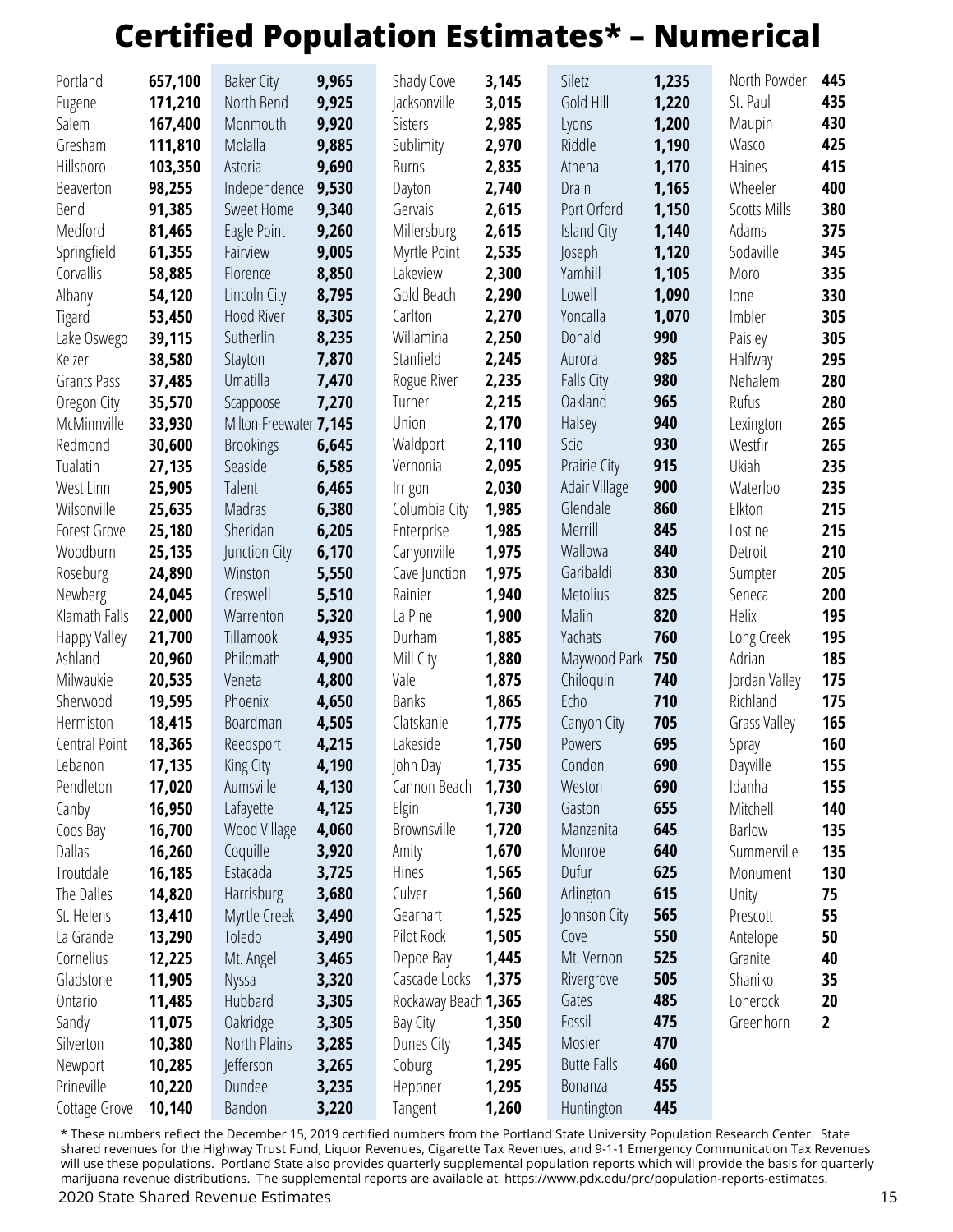### **City Apportionment Forecast of Highway Funds**

| City                 | <b>FY 20</b> | <b>FY 21</b>                        | <b>FY 22</b> | <b>City</b>         | <b>FY 20</b>            | <b>FY 21</b>                        | <b>FY 22</b>                           |
|----------------------|--------------|-------------------------------------|--------------|---------------------|-------------------------|-------------------------------------|----------------------------------------|
| Adair Village        | \$63,075     | \$68,518                            | \$69,550     | Elgin               | \$126,883               | \$137,833                           | \$139,909                              |
| Adams                | \$27,504     | \$29,877                            | \$30,327     | Elkton              | \$15,769                | \$17,130                            | \$17,388                               |
| Adrian               | \$13,202     | \$14,341                            | \$14,557     | Enterprise          | \$145,585               | \$158,150                           | \$160,531                              |
| Albany               |              | \$3,897,803 \$4,234,184 \$4,297,952 |              | Estacada            | \$249,366               | \$270,886                           | \$274,965                              |
| Amity                | \$121,382    | \$131,858                           | \$133,843    | Eugene              |                         |                                     | \$12,445,906 \$13,519,991 \$13,723,604 |
| Antelope             | \$3,667      | \$3,984                             | \$4,044      | Fairview            | \$659,352               | \$716,254                           | \$727,041                              |
| Arlington            | \$44,739     | \$48,600                            | \$49,332     | Falls City          | \$70,042                | \$76,087                            | \$77,233                               |
| Ashland              |              | \$1,526,630 \$1,658,379             | \$1,683,354  | Florence            | \$645,050               | \$700,718                           | \$711,271                              |
| Astoria              | \$711,058    | \$772,423                           | \$784,056    | Forest Grove        | \$1,769,395             | \$1,922,094                         | \$1,951,041                            |
| Athena               | \$85,811     | \$93,217                            | \$94,620     | Fossil              | \$34,838                | \$37,844                            | \$38,414                               |
| Aumsville            | \$291,538    | \$316,697                           | \$321,467    | Garibaldi           | \$60,875                | \$66,128                            | \$67,124                               |
| Aurora               | \$72,243     | \$78,477                            | \$79,659     | Gaston              | \$48,040                | \$52,185                            | \$52,971                               |
| <b>Baker City</b>    | \$725,360    | \$787,959                           | \$799,826    | Gates               | \$35,571                | \$38,641                            | \$39,223                               |
| Bandon               | \$231,397    | \$251,366                           | \$255,152    | Gearhart            | \$110,381               | \$119,907                           | \$121,713                              |
| <b>Banks</b>         | \$130,917    | \$142,215                           | \$144,357    | Gervais             | \$189,591               | \$205,953                           | \$209,055                              |
| Barlow               | \$9,901      | \$10,756                            | \$10,918     | Gladstone           | \$871,312               | \$946,507                           | \$960,761                              |
| <b>Bay City</b>      | \$99,013     | \$107,558                           | \$109,177    | Gladstone           | \$63,442                | \$68,917                            | \$69,954                               |
| Beaverton            |              | \$7,114,251 \$7,728,213             | \$7,844,601  | Gold Beach          | \$166,121               | \$180,458                           | \$183,175                              |
| Bend                 |              | \$6,564,547 \$7,131,069             | \$7,238,464  | Gold Hill           | \$89,478                | \$97,200                            | \$98,664                               |
| Boardman             | \$270,635    | \$293,991                           | \$298,418    | Granite             | \$2,934                 | \$3,187                             | \$3,235                                |
|                      | \$33,371     | \$36,251                            |              | <b>Grants Pass</b>  |                         | \$2,734,586 \$2,970,582 \$3,015,319 |                                        |
| Bonanza              |              |                                     | \$36,797     | <b>Grass Valley</b> | \$12,102                | \$13,146                            | \$13,344                               |
| <b>Brookings</b>     | \$486,263    | \$528,227                           | \$536,183    | Greenhorn           | \$147                   | \$159                               | \$162                                  |
| Brownsville          | \$125,049    | \$135,841                           | \$137,887    | Gresham             |                         | \$8,104,746 \$8,804,187             | \$8,936,780                            |
| <b>Burns</b>         | \$207,560    | \$225,473                           | \$228,868    | Haines              | \$30,437                | \$33,064                            | \$33,562                               |
| <b>Butte Falls</b>   | \$32,271     | \$35,056                            | \$35,584     | Halfway             | \$21,636                | \$23,503                            | \$23,857                               |
| Canby                |              | \$1,232,159 \$1,338,495             | \$1,358,653  | Halsey              | \$68,576                | \$74,494                            | \$75,615                               |
| Cannon Beach         | \$125,416    | \$136,240                           | \$138,291    | Happy Valley        | \$1,536,165 \$1,668,736 |                                     | \$1,693,868                            |
| Canyon City          | \$51,707     | \$56,169                            | \$57,015     | Harrisburg          | \$268,435               | \$291,601                           | \$295,992                              |
| Canyonville          | \$140,818    | \$152,971                           | \$155,275    | Helix               | \$14,302                | \$15,536                            | \$15,770                               |
| Carlton              | \$166,488    | \$180,856                           | \$183,580    | Heppner             | \$94,979                | \$103,176                           | \$104,729                              |
| Cascade Locks        | \$100,846    | \$109,549                           | \$111,199    | Hermiston           | \$1,334,839             | \$1,450,036                         | \$1,471,874                            |
| Cave Junction        | \$142,285    | \$154,564                           | \$156,892    | Hillsboro           |                         | \$7,475,098 \$8,120,201 \$8,242,492 |                                        |
| <b>Central Point</b> |              | \$1,312,469 \$1,425,736 \$1,447,208 |              | Hines               | \$114,415               | \$124,289                           | \$126,161                              |
| Chiloquin            | \$54,274     | \$58,958                            | \$59,845     | Hood River          | \$586,009               | \$636,582                           | \$646,169                              |
| Clatskanie           | \$129,450    | \$140,622                           | \$142,739    | Hubbard             | \$242,398               | \$263,317                           | \$267,283                              |
| Coburg               | \$87,645     | \$95,208                            | \$96,642     | Huntington          | \$32,638                | \$35,454                            | \$35,988                               |
| Columbia City        | \$145,585    | \$158,150                           | \$160,531    | Idanha              | \$10,268                | \$11,154                            | \$11,322                               |
| Condon               | \$50,607     | \$54,974                            | \$55,802     | Imbler              | \$22,370                | \$24,300                            | \$24,666                               |
| Coos Bay             |              | \$1,223,358 \$1,328,934 \$1,348,948 |              | Independence        | \$687,222               | \$746,529                           | \$757,772                              |
| Coquille             | \$287,137    | \$311,917                           | \$316,615    |                     | \$24,203                |                                     |                                        |
| Cornelius            | \$875,346    | \$950,889                           | \$965,209    | lone                |                         | \$26,292                            | \$26,688                               |
| Corvallis            |              | \$4,347,761 \$4,722,974             | \$4,794,103  | Irrigon             | \$145,952<br>\$82,877   | \$158,548<br>\$90,030               | \$160,936<br>\$91,386                  |
| Cottage Grove        | \$733,795    | \$797,121                           | \$809,126    | <b>Island City</b>  | \$218,562               |                                     |                                        |
| Cove                 | \$40,339     | \$43,820                            | \$44,480     | Jacksonville        |                         | \$237,423                           | \$240,999                              |
| Creswell             | \$400,085    | \$434,612                           | \$441,158    | Jefferson           | \$237,997               | \$258,537                           | \$262,430                              |
| Culver               | \$108,547    | \$117,915                           | \$119,691    | John Day            | \$127,250               | \$138,231                           | \$140,313                              |
| Dallas               |              | \$1,161,016 \$1,261,212 \$1,280,207 |              | Johnson City        | \$41,072                | \$44,616                            | \$45,288                               |
| Damascus             | \$758,805    | \$824,290                           | \$836,704    | Jordan Valley       | \$12,835                | \$13,943                            | \$14,153                               |
| Dayton               | \$199,492    | \$216,709                           | \$219,972    | Joseph              | \$82,144                | \$89,233                            | \$90,577                               |
| Dayville             | \$11,368     | \$12,349                            | \$12,535     | Junction City       | \$449,225               | \$487,993                           | \$495,342                              |
| Depoe Bay            | \$105,614    | \$114,728                           | \$116,456    | Keizer              |                         | \$2,824,064 \$3,067,782 \$3,113,983 |                                        |
| Detroit              | \$15,402     | \$16,731                            | \$16,983     | King City           | \$271,368               | \$294,788                           | \$299,227                              |
| Donald               | \$72,243     | \$78,477                            | \$79,659     | Klamath Falls       |                         | \$1,605,474 \$1,744,027 \$1,770,292 |                                        |
| Drain                | \$85,444     | \$92,818                            | \$94,216     | La Grande           | \$978,393               | \$1,062,828                         | \$1,078,835                            |
|                      |              |                                     |              | La Pine             | \$134,951               | \$146,597                           | \$148,805                              |
| Dufur                | \$45,106     | \$48,998                            | \$49,736     | Lafayette           | \$301,072               | \$327,055                           | \$331,980                              |
| Dundee               | \$236,897    | \$257,342                           | \$261,217    | Lake Oswego         |                         | \$2,802,795 \$3,044,677             | \$3,090,530                            |
| Dunes City           | \$97,913     | \$106,363                           | \$107,964    | Lakeside            | \$127,250               | \$138,231                           | \$140,313                              |
| Durham               | \$137,884    | \$149,784                           | \$152,040    | Lakeview            | \$168,688               | \$183,246                           | \$186,006                              |
| Eagle Point          | \$667,786    | \$725,416                           | \$736,341    | Lebanon             |                         | \$1,240,960 \$1,348,055             | \$1,368,357                            |
| Echo                 | \$52,073     | \$56,567                            | \$57,419     | Lexington           | \$19,436                | \$21,113                            | \$21,431                               |

<sup>16</sup> 2020 State Shared Revenue Estimates *Source: October 2019 County/City Apportionment Forecast Summary (Cash Basis) (Includes All Conditional Fuels Tax Increases)*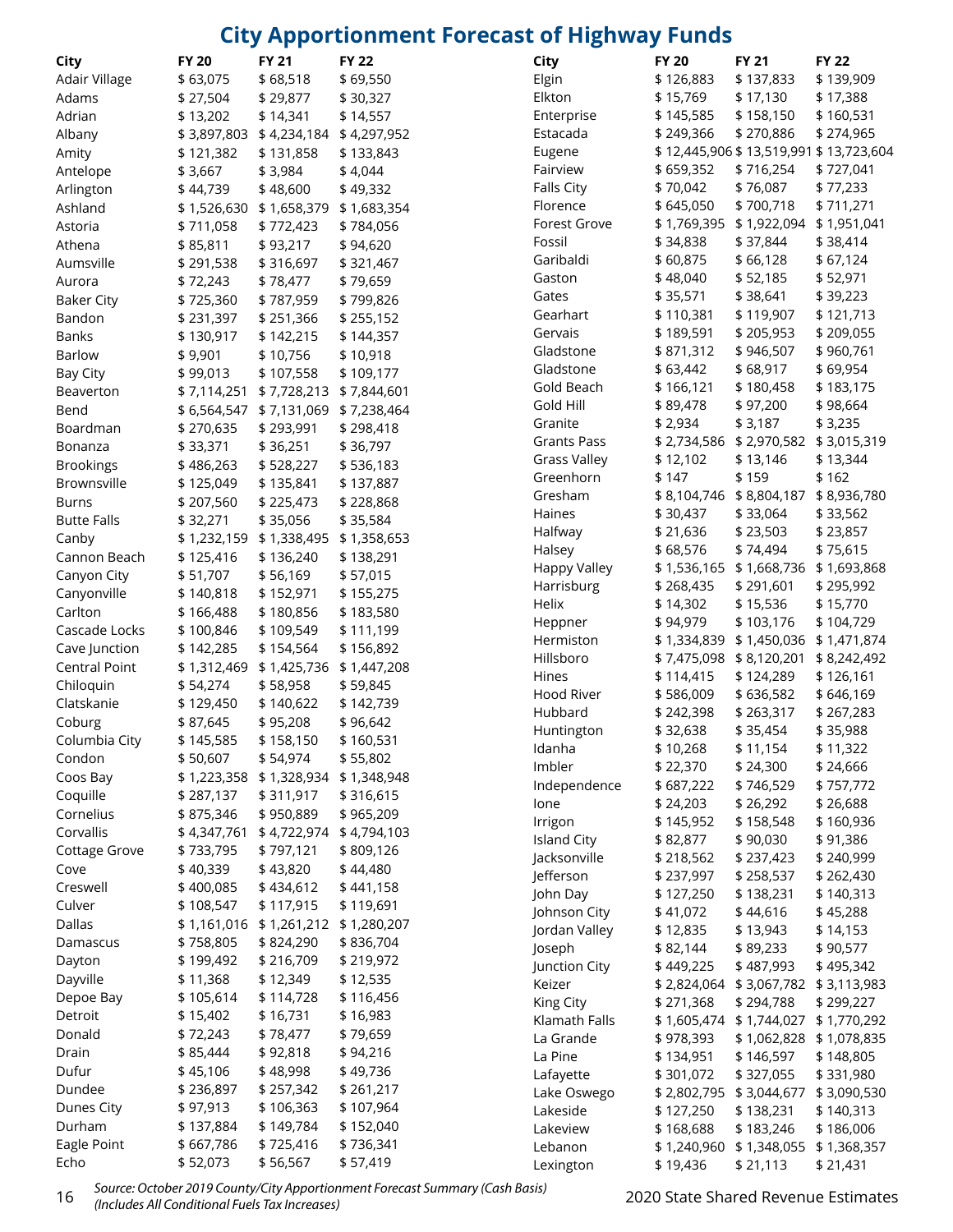#### **City Apportionment Forecast of Highway Funds**

| City             | <b>FY 20</b> | <b>FY 21</b>                        | <b>FY 22</b>                         | <b>City</b>         | <b>FY 20</b>                      | <b>FY 21</b> | <b>FY 22</b> |
|------------------|--------------|-------------------------------------|--------------------------------------|---------------------|-----------------------------------|--------------|--------------|
| Lincoln City     | \$640,283    | \$695,539                           | \$706,014                            | Roseburg            | \$1,820,368                       | \$1,977,466  | \$2,00       |
| Lonerock         | \$1,467      | \$1,593                             | \$1,617                              | Rufus               | \$20,536                          | \$22,308     | \$22,6       |
| Long Creek       | \$14,302     | \$15,536                            | \$15,770                             | Salem               | \$12,120,998                      | \$13,167,042 | \$13,3       |
| Lostine          | \$15,769     | \$17,130                            | \$17,388                             | Sandy               | \$806,037                         | \$875,599    | \$888        |
| Lowell           | \$78,844     | \$85,648                            | \$86,938                             | Scappoose           | \$528,068                         | \$573,641    | \$582        |
| Lyons            | \$87,645     | \$95,208                            | \$96,642                             | Scio                | \$67,475                          | \$73,299     | \$74,4       |
| Madras           | \$465,360    | \$505,521                           | \$513,134                            | <b>Scotts Mills</b> | \$27,504                          | \$29,877     | \$30,3       |
| Malin            | \$59,774     | \$64,933                            | \$65,911                             | Seaside             | \$488,463                         | \$530,618    | \$538        |
| Manzanita        | \$46,939     | \$50,990                            | \$51,758                             | Seneca              | \$14,669                          | \$15,934     | \$16,1       |
| Maupin           | \$31,537     | \$34,259                            | \$34,775                             | Shady Cove          | \$227,729                         | \$247,382    | \$251        |
| Maywood Park     | \$55,007     | \$59,754                            | \$60,654                             | Shaniko             | \$2,567                           | \$2,789      | \$2,83       |
| McMinnville      |              | \$2,479,720 \$2,693,720 \$2,734,288 |                                      | Sheridan            | \$453,992                         | \$493,172    | \$500        |
| Medford          |              | \$5,894,927 \$6,403,661             | \$6,500,101                          | Sherwood            | \$1,430,551                       | \$1,554,008  | \$1,57       |
| Merrill          | \$61,608     | \$66,925                            | \$67,933                             | Siletz              | \$90,578                          | \$98,395     | \$99,8       |
| Metolius         | \$54,274     | \$58,958                            | \$59,845                             | Silverton           | \$757,264                         | \$822,616    | \$835        |
| Mill City        | \$136,784    | \$148,589                           | \$150,827                            | <b>Sisters</b>      | \$199,859                         | \$217,107    | \$220        |
| Millersburg      | \$169,789    | \$184,441                           | \$187,219                            | Sodaville           | \$25,303                          | \$27,487     | \$27,9       |
| Milton-Freewater | \$521,101    | \$566,072                           | \$574,597                            | Spray               | \$11,735                          | \$12,748     | \$12,9       |
|                  |              |                                     |                                      | Springfield         | \$4,464,009                       | \$4,849,254  | \$4,92       |
| Milwaukie        |              | \$1,505,361 \$1,635,274 \$1,659,901 |                                      | St. Helens          | \$971,059                         | \$1,054,861  | \$1,07       |
| Mitchell         | \$10,268     | \$11,154                            | \$11,322                             | St. Paul            | \$31,904                          | \$34,657     | \$35,1       |
| Molalla          | \$705,924    | \$766,846                           | \$778,395                            | Stanfield           | \$160,254                         | \$174,084    | \$176        |
| Monmouth         | \$725,360    | \$787,959                           | \$799,826                            | Stayton             | \$572,807                         | \$622,241    | \$631        |
| Monroe           | \$45,839     | \$49,795                            | \$50,545                             | Sublimity           | \$211,961                         | \$230,253    | \$233        |
| Monument         | \$9,535      | \$10,357                            | \$10,513                             | Summerville         | \$9,901                           | \$10,756     | \$10,9       |
| Moro             | \$24,203     | \$26,292                            | \$26,688                             | Sumpter             | \$15,035                          | \$16,333     | \$16,5       |
| Mosier           | \$33,371     | \$36,251                            | \$36,797                             | Sutherlin           | \$597,010                         | \$648,533    | \$658        |
| Mt. Angel        | \$250,466    | \$272,081                           | \$276,178                            | Sweet Home          | \$676,587                         | \$734,977    | \$746        |
| Mt. Vernon       | \$38,505     | \$41,828                            | \$42,458                             | Talent              | \$467,927                         | \$508,309    | \$515        |
| Myrtle Creek     | \$255,966    | \$278,056                           | \$282,244                            | Tangent             | \$91,678                          | \$99,590     | \$101        |
| Myrtle Point     | \$185,924    | \$201,969                           | \$205,011                            | The Dalles          | \$1,080,706                       | \$1,173,971  | \$1,19       |
| Nehalem          | \$20,536     | \$22,308                            | \$22,644                             | Tigard              | \$3,871,400                       | \$4,205,502  | \$4,26       |
| HB 2017berg      |              | \$1,745,192 \$1,895,802 \$1,924,353 |                                      | Tillamook           | \$360,847                         | \$391,988    | \$397        |
| HB 2017port      | \$742,596    | \$806,682                           | \$818,831                            | Toledo              | \$255,966                         | \$278,056    | \$282        |
| North Bend       | \$719,860    | \$781,984                           | \$793,760                            | Troutdale           | \$1,187,053                       | \$1,289,496  | \$1,30       |
| North Plains     | \$226,996    | \$246,586                           | \$250,299                            | Tualatin            | \$1,984,289                       | \$2,155,534  | \$2,18       |
| North Powder     | \$32,638     | \$35,454                            | \$35,988                             | Turner              | \$152,920                         | \$166,117    | \$168        |
| Nyssa            | \$242,765    | \$263,715                           | \$267,687                            | Ukiah               | \$17,602                          | \$19,121     | \$19,4       |
| Oakland          | \$70,042     | \$76,087                            | \$77,233                             | Umatilla            | \$536,869                         | \$583,201    | \$ 591       |
| Oakridge         | \$240,564    | \$261,325                           | \$265,261                            | Union               | \$158,420                         | \$172,092    | \$174        |
| Ontario          | \$841,242    | \$913,841                           | \$927,604                            | Unity               | \$5,501                           | \$5,975      | \$6,06       |
| Oregon City      |              | \$2,556,730 \$2,777,376 \$2,819,204 |                                      | Vale                | \$143,018                         | \$155,361    | \$157        |
| Paisley          | \$19,803     | \$21,512                            | \$21,835                             | Veneta              | \$351,312                         | \$381,630    | \$387        |
| Pendleton        |              | \$1,232,892 \$1,339,291 \$1,359,461 |                                      | Vernonia            | \$151,453                         | \$164,523    | \$167        |
| Philomath        | \$345,811    | \$375,655                           | \$381,312                            | Waldport            | \$154,387                         | \$167,710    | \$170        |
| Phoenix          | \$338,844    | \$368,086                           | \$373,629                            | Wallowa             | \$59,041                          | \$64,136     | \$65,1       |
| Pilot Rock       | \$110,381    | \$119,907                           | \$121,713                            | Warrenton           | \$389,450                         | \$423,060    | \$429        |
| Port Orford      | \$83,978     | \$91,225                            | \$92,599                             | Wasco               | \$31,171                          | \$33,861     | \$34,3       |
| Portland         |              |                                     | \$47,580,407\$51,686,606\$52,465,015 | Waterloo            | \$17,236                          | \$18,723     | \$19,0       |
| Powers           | \$50,973     | \$55,372                            | \$56,206                             | West Linn           | \$1,894,444                       | \$2,057,935  | \$2,08       |
| Prairie City     | \$67,109     | \$72,900                            | \$73,998                             | Westfir             | \$19,069                          | \$20,715     | \$21,0       |
| Prescott         | \$4,034      | \$4,382                             | \$4,448                              | Weston              | \$50,240                          | \$54,576     | \$55,3       |
|                  |              |                                     |                                      | Wheeler             | \$29,337                          | \$31,869     | \$32,3       |
| Prineville       | \$734,161    | \$797,520                           | \$809,530                            | Willamina           | \$158,420                         | \$172,092    | \$174        |
| Rainier          | \$141,185    | \$153,369                           | \$155,679                            | Wilsonville         | \$1,851,906                       | \$2,011,726  | \$2,04       |
| Redmond          |              | \$2,140,876 \$2,325,634 \$2,360,659 |                                      | Winston             | \$401,919                         | \$436,604    | \$443        |
| Reedsport        | \$306,206    | \$332,632                           | \$337,641                            | Wood Village        | \$287,504                         | \$312,315    | \$317        |
| Richland         | \$12,835     | \$13,943                            | \$14,153                             | Woodburn            | \$1,815,968                       | \$1,972,686  | \$2,00       |
| Riddle           | \$87,278     | \$94,810                            | \$96,238                             | Yachats             | \$54,640                          | \$59,356     | \$60,2       |
| Rivergrove       | \$37,038     | \$40,235                            | \$40,840                             | Yamhill             | \$79,944                          | \$86,843     | \$88,1       |
| Rockaway Beach   | \$99,013     | \$107,558                           | \$109,177                            | Yoncalla            | \$78,477                          | \$85,249     | \$86,5       |
| Rogue River      | \$164,655    | \$178,864                           | \$181,558                            | <b>TOTAL</b>        | \$211,977,043 \$230,270,708 \$233 |              |              |

| ury                 | FI ZU        | FT ZI                                     | FI 22        |
|---------------------|--------------|-------------------------------------------|--------------|
| Roseburg            | \$1,820,368  | \$ 1,977,466                              | \$2,007,247  |
| Rufus               | \$20,536     | \$22,308                                  | \$22,644     |
| Salem               | \$12,120,998 | \$13,167,042                              | \$13,365,340 |
| Sandy               | \$806,037    | \$875,599                                 | \$888,785    |
| Scappoose           | \$528,068    | \$573,641                                 | \$582,280    |
| Scio                | \$67,475     | \$73,299                                  | \$74,402     |
| <b>Scotts Mills</b> | \$27,504     | \$29,877                                  | \$30,327     |
| Seaside             | \$488,463    | \$530,618                                 | \$538,609    |
| Seneca              | \$14,669     | \$15,934                                  | \$16,174     |
| Shady Cove          | \$227,729    | \$247,382                                 | \$251,108    |
| Shaniko             | \$2,567      | \$2,789                                   | \$2,831      |
|                     |              |                                           |              |
| Sheridan            | \$453,992    | \$493,172                                 | \$500,599    |
| Sherwood            | \$1,430,551  | \$1,554,008                               | \$1,577,412  |
| Siletz              | \$90,578     | \$98,395                                  | \$99,877     |
| Silverton           | \$757,264    | \$822,616                                 | \$835,005    |
| <b>Sisters</b>      | \$199,859    | \$217,107                                 | \$220,377    |
| Sodaville           | \$25,303     | \$27,487                                  | \$27,901     |
| Spray               | \$11,735     | \$12,748                                  | \$12,940     |
| Springfield         | \$4,464,009  | \$4,849,254                               | \$4,922,285  |
| St. Helens          | \$971,059    | \$1,054,861                               | \$1,070,748  |
| St. Paul            | \$31,904     | \$34,657                                  | \$35,179     |
| Stanfield           | \$160,254    | \$174,084                                 | \$176,706    |
| Stayton             | \$572,807    | \$622,241                                 | \$631,612    |
| Sublimity           | \$211,961    | \$230,253                                 | \$233,721    |
| Summerville         | \$9,901      | \$10,756                                  | \$10,918     |
| Sumpter             | \$15,035     | \$16,333                                  | \$16,579     |
| Sutherlin           | \$597,010    | \$648,533                                 | \$658,300    |
|                     |              |                                           |              |
| <b>Sweet Home</b>   | \$676,587    | \$ 734,977                                | \$746,046    |
| Talent              | \$467,927    | \$508,309                                 | \$515,964    |
| Tangent             | \$91,678     | \$99,590                                  | \$101,090    |
| The Dalles          | \$1,080,706  | \$1,173,971                               | \$1,191,652  |
| Tigard              | \$3,871,400  | \$4,205,502                               | \$4,268,838  |
| Tillamook           | \$360,847    | \$391,988                                 | \$397,891    |
| Toledo              | \$255,966    | \$278,056                                 | \$282,244    |
| Troutdale           | \$1,187,053  | \$1,289,496                               | \$1,308,916  |
| Tualatin            | \$1,984,289  | \$2,155,534                               | \$2,187,997  |
| Turner              | \$152,920    | \$166,117                                 | \$168,618    |
| Ukiah               | \$17,602     | \$19,121                                  | \$19,409     |
| Umatilla            | \$536,869    | \$583,201                                 | \$591,984    |
| Union               | \$158,420    | \$172,092                                 | \$174,684    |
| Unity               | \$5,501      | \$5,975                                   | \$6,065      |
| Vale                | \$143,018    | \$155,361                                 | \$157,701    |
| Veneta              | \$351,312    | \$381,630                                 | \$387,378    |
| Vernonia            | \$151,453    | \$164,523                                 | \$167,001    |
| Waldport            | \$154,387    | \$167,710                                 | \$170,236    |
| Wallowa             | \$59,041     | \$64,136                                  |              |
|                     |              |                                           | \$ 65,102    |
| Warrenton           | \$389,450    | \$423,060                                 | \$429,431    |
| Wasco               | \$31,171     | \$33,861                                  | \$34,371     |
| Waterloo            | \$17,236     | \$18,723                                  | \$19,005     |
| West Linn           | \$1,894,444  | \$2,057,935                               | \$ 2,088,928 |
| Westfir             | \$19,069     | \$20,715                                  | \$21,027     |
| Weston              | \$50,240     | \$54,576                                  | \$ 55,397    |
| Wheeler             | \$29,337     | \$31,869                                  | \$32,349     |
| Willamina           | \$158,420    | \$172,092                                 | \$174,684    |
| Wilsonville         | \$1,851,906  | \$2,011,726                               | \$2,042,022  |
| Winston             | \$401,919    | \$436,604                                 | \$443,180    |
| Wood Village        | \$287,504    | \$312,315                                 | \$317,019    |
| Woodburn            | \$1,815,968  | \$ 1,972,686                              | \$2,002,395  |
| Yachats             | \$54,640     | \$59,356                                  | \$60,250     |
| Yamhill             | \$79,944     | \$86,843                                  | \$88,151     |
| Yoncalla            | \$78,477     | \$85,249                                  | \$ 86,533    |
| <b>TOTAL</b>        |              | \$211,977,043 \$230,270,708 \$233,738,620 |              |
|                     |              |                                           |              |

2020 State Shared Revenue Estimates 17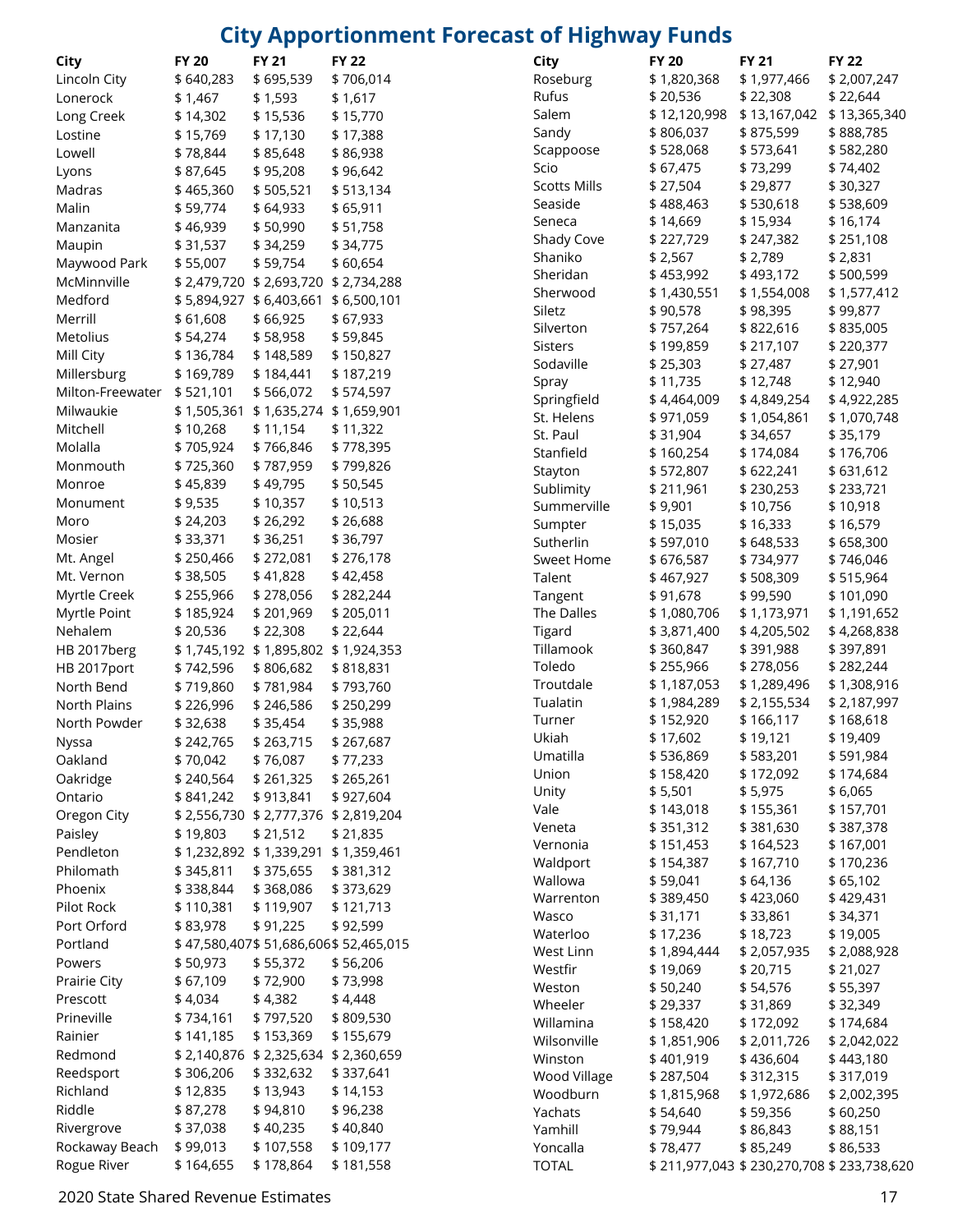### **Data Sources**

|                | <b>SOURCE</b>                                                                                                                                                                                                                                   | <b>LINK</b>                                                                                               |  |  |  |  |  |
|----------------|-------------------------------------------------------------------------------------------------------------------------------------------------------------------------------------------------------------------------------------------------|-----------------------------------------------------------------------------------------------------------|--|--|--|--|--|
|                | <b>Highway Trust Fund Revenues</b>                                                                                                                                                                                                              |                                                                                                           |  |  |  |  |  |
| 1              | Table 8A. Distribution of Total Net Revenues (In-<br>cludes All Conditional Fuels Tax Increases), ODOT<br>State Highway Revenue Forecasts.                                                                                                      | https://www.oregon.gov/ODOT/Data/Documents/<br>October-2019-Revenue-Report.pdf                            |  |  |  |  |  |
| $\overline{2}$ | October 2019 County/City Apportionment Fore-<br>casts (Cash basis)(Includes All Conditional Fuels<br>Tax Increases).                                                                                                                            | https://www.oregon.gov/ODOT/Data/Documents/<br>City-County-Apportionment-Conditional-Fuels-Tax.pdf        |  |  |  |  |  |
|                | <b>Marijuana Tax Revenues</b>                                                                                                                                                                                                                   |                                                                                                           |  |  |  |  |  |
| 3              | Table B.11 Recreational Marijuana Resources and<br>Distributions, Oregon Economic and Revenue<br>Forecast, December 2019. FY estimates provided<br>by Joshua Lehner, Economist in the Oregon Office<br>of Economic Analysis. (On file with LOC) | https://www.oregon.gov/das/OEA/Documents/<br>forecast1219.pdf                                             |  |  |  |  |  |
|                | <b>Liquor Revenues</b>                                                                                                                                                                                                                          |                                                                                                           |  |  |  |  |  |
| 4              | Table B.7 Liquor Apportionment and Revenue<br>Distribution to Local Governments (Millions of \$).<br>Oregon Economic and Revenue Forecast, Decem-<br>ber 2019. LOC estimates calculated using simple<br>regression analysis. (On file with LOC) | https://www.oregon.gov/das/OEA/Documents/<br>forecast1219.pdf                                             |  |  |  |  |  |
| 5              | OLCC Allocation of Liquor Revenue, Fiscal Year<br>Summaries.                                                                                                                                                                                    | https://www.oregon.gov/olcc/pages/allocation_of_li-<br>quor_revenue.aspx#Details_for_Cities_and_Counties_ |  |  |  |  |  |
|                | <b>Cigarette Tax Revenues</b>                                                                                                                                                                                                                   |                                                                                                           |  |  |  |  |  |
| 6              | Table B.6 Cigarette & Tobacco Tax Distribution<br>(Millions of \$) Oregon Economic and Revenue<br>Forecast, December 2019.                                                                                                                      | https://www.oregon.gov/das/OEA/Documents/<br>forecast1219.pdf                                             |  |  |  |  |  |
|                | 9-1-1 Emergency Communications Tax Revenues                                                                                                                                                                                                     |                                                                                                           |  |  |  |  |  |
| $\overline{7}$ | <b>Emergency Communications Quarterly Tax Distri-</b><br>bution 02 Reports. LOC estimates calculated using<br>simple regression analysis (On file with LOC).                                                                                    | https://www.oregon.gov/OEM/911/Pages/911-Tax-<br>Distribution.aspx                                        |  |  |  |  |  |